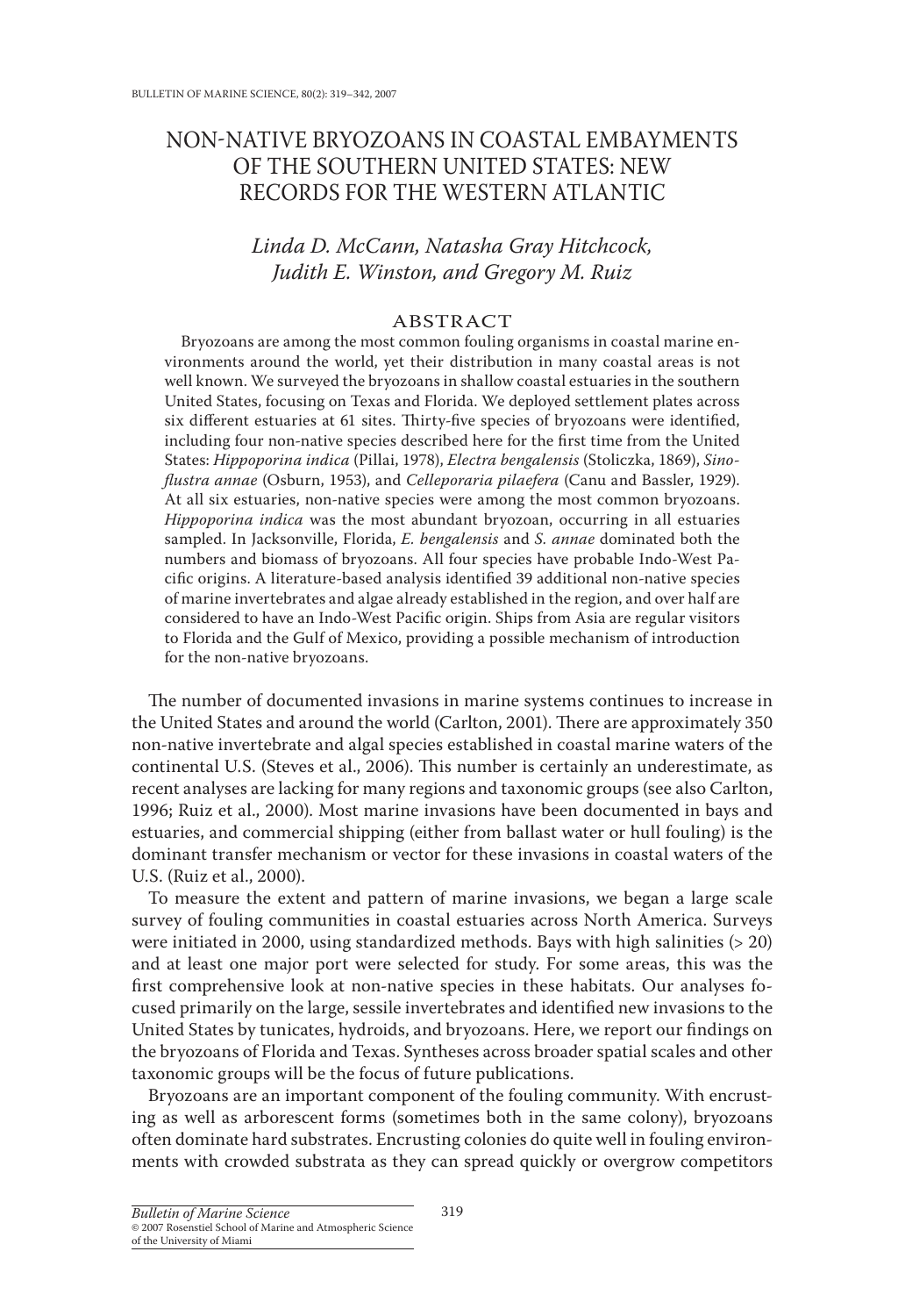(Hayward and Ryland, 1998). Bryozoans exhibit both sexual and asexual reproduction, and many species produce senescing or resting stages that may allow them to survive during adverse conditions. They readily colonize living organisms, including algae susceptible to breaking and drifting with the currents, and man-made materials (docks, pilings, boats). All of these characteristics make them relatively adaptable to large scale disturbances of their environment and well suited for human-mediated invasion.

Although many areas of the Gulf of Mexico and the western Atlantic have been surveyed for non-native species (United States Environmental Protection Agency, 2000; Benson et al., 2001; Gulf States Marine Commission, 2003; Gossett and Lester, 2004), little has been reported about bryozoans. Large scale studies in the gulf, like those conducted during oil drilling surveys (Galaway et al., 2003), identified many deep water bryozoans, most of which do not occur in shallow water communities. The few published studies on bryozoans from nearshore areas of the Gulf of Mexico are at least 50 yrs old (Canu and Bassler, 1928; Lagaaij, 1963; Maturo and Schopf, 1966). These studies, along with some fossil evidence (Cheetham and Sandberg, 1964), suggest that few invasions had occurred in this region by that time.

We report here the bryozoan species documented in our surveys of six estuaries, from the Atlantic coast of Florida to Texas, indicating the known geographic range and origin (native vs non-native status) of each species. We detected four non-native species, previously undescribed for the U.S., suggesting that non-native bryozoans are more prevalent in the Gulf of Mexico than previously thought (and see Gordon et al., 2006). For each of these new records, we provide a brief species description, SEM illustrations, and information on ecology and world distributions. Finally, we examine the geographic origin of other known marine invasions and commercial shipping, as a possible transfer mechanism, to the Gulf of Mexico and Florida.

#### **METHODS**

SURVEYS.-Four embayments were sampled in the Gulf of Mexico in the summer of 2002 (Tampa and Pensacola Bays in Florida, and Galveston and Corpus Christi Bays in Texas), and two bays were sampled on the east coast of Florida in the summers of 2001 (Saint Johns River, Jacksonville, Florida) and 2005 (Indian River Lagoon, Florida) (Fig.1). Embayments were chosen to focus on high salinity communities in relatively large estuaries, in close proximity to major population centers and port systems. For each bay, we used a stratified sampling design, selecting approximately ten sites (marinas, ports, bridges, piers, and buoys) with salinity > 20. Bays were divided into sites of roughly equal size, 1-25 km apart. Twenty Poly Vinyl Chloride (PVC) settlement plates (14  $\times$  14 cm) were suspended 1 m below mean low water at random locations at least 1 m apart within each site (for a total of 180–200 plates per bay). Settling plates were deployed in late spring or early summer and retrieved after 3 mo. Once retrieved, sessile invertebrates were collected live, sorted, and preserved for identification from 10 randomly selected plates per site (90-110 per bay). All major fouling taxa, including bryozoans, were identified to species level where possible.

A subset of samples of each species from each site was sent out for confirmation by taxonomic experts. A comprehensive review of the literature was conducted to evaluate the distribution and origins (or native region) of all species identified. Areas of origin were divided into five regions-Unknown, East Atlantic, West Atlantic, East Pacific, and Indo-West Pacific. Species were categorized as native, non-native, cryptogenic, or unknown based on this information (see Chapman and Carlton, 1991; Carlton, 1996). Briefly, non-native species as defined here, meet multiple criteria, among them: they appear suddenly in localities where there are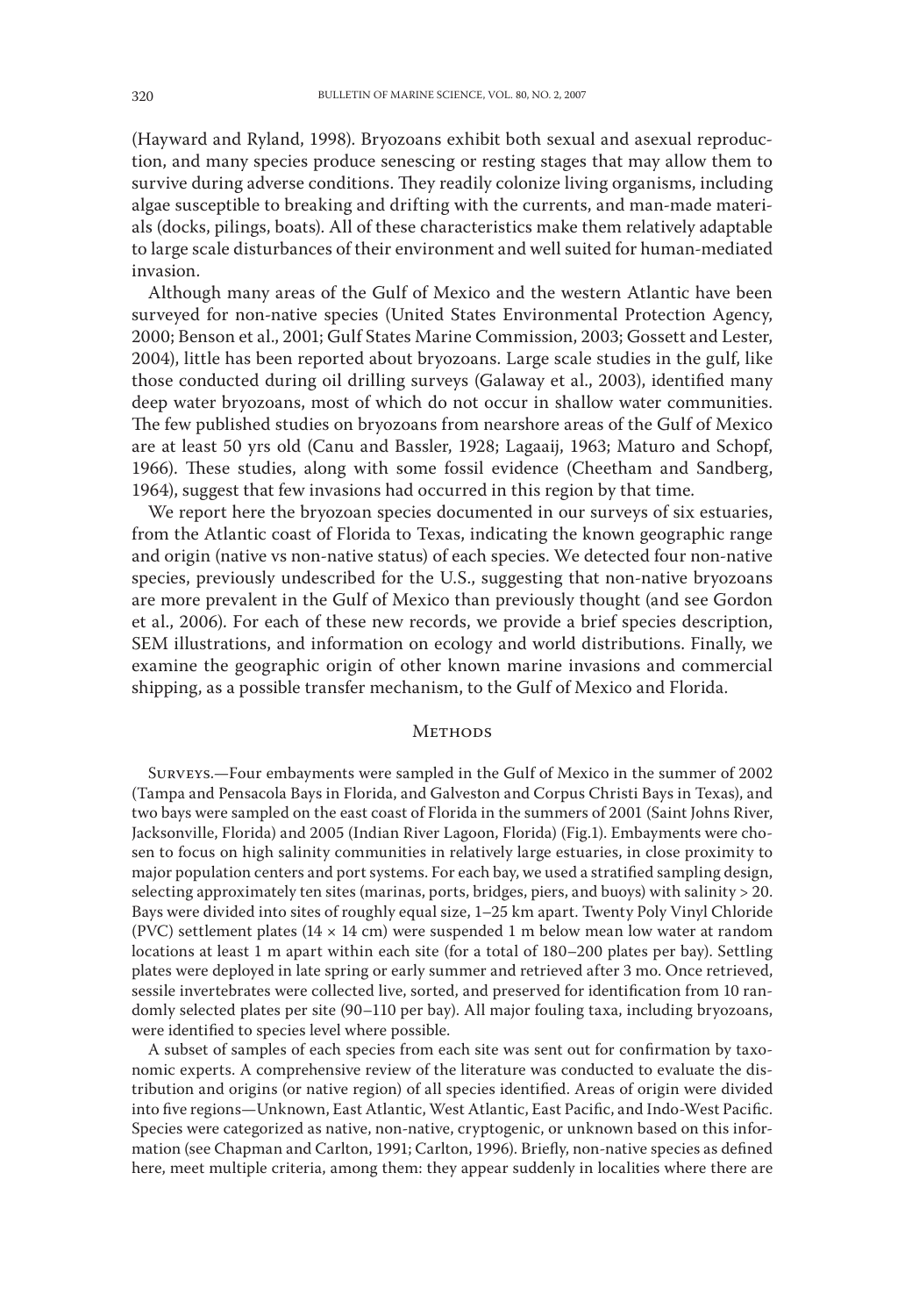



no previous records, and they exhibit strong associations with artificial substrates, or an association with human mechanisms of dispersal. Cryptogenic species are those that occur widely throughout the world and have unclear origins. Taxa designated as unknown were those not identified to species level, due to poor condition, small size, or taxonomic issues. All material was deposited in the collections of the Smithsonian Environmental Research Center. A more detailed description of the sites, methods, and results for the larger study is given in Ruiz et al., 2004.

ENVIRONMENTAL DATA.—Environmental parameters measured at deployment and retrieval at each site included: depth, temperature, salinity, and turbidity (secchi depth). Temperature was also recorded continuously during the 3 mo deployment. Study sites were generally shallow, ranging from 1.2-5 m, with the exception of Tampa Bay, where sites were as deep as 10 m. Temperature and salinity were fairly stable throughout the water column within each site and did not exhibit stratification. Temperature for all sites ranged from 25–32 °C over the 3 mo period of deployment. Salinity varied only slightly among sites within a bay and between bays (26.7–36.1), with the exception of Saint Johns River in Jacksonville (salinity declined progressively up river; 33.7–2.7) and Galveston Bay (salinity varied between 12.4 and 26.0 at different sites).

LITERATURE-BASED ANALYSIS OF REGIONAL INVASIONS.—We compiled a cumulative list of non-native marine invertebrates and algae reported from our study region, from the Atlantic coast of Florida to southern Texas. For each species, we identified the geographic origin. For this analysis, data were compiled from our surveys, published literature, unpublished reports, and personal communications (G. Lambert, University of California, Fullerton, and J. Carlton, Williams College, Connecticut). References for invertebrates other than bryozoans (discussed elsewhere) include: Van Name, 1921; Deevey, 1950; Hartman, 1951; Menzies, 1957; Wallour, 1960; Miller, 1968; Moore and McPherson, 1974; Marcus, 1977; McPherson et al., 1980; Monniot, 1983; Bertsch, 1988; Carlton, 1992; Zullo, 1992; Hicks and Tunnell, 1995; LeMaitre, 1995; Kensley and Schott, 1999; Benson, 2001, 2006; Ingrao, 2001; Bastida-Zavala and Ten Hove, 2002; Department of Systematic Biology: Invertebrate Zoology Collections Database, 2002; Roy and Sponer, 2002; Schrope, 2003; Baker et al., 2004; Bieler et al., 2004; Fenner and Banks, 2004; Foster et al., 2004; Walters, 2006. Our data are conservative in that non-native species recorded from the area more than 10 yrs ago with no additional records were not included.

COMMERCIAL SHIPPING PATTERNS.—We examined the source of commercial shipping traffic to the study region as a possible source of introduction for non-native fouling organisms. Commercial shipping traffic data to United States ports were obtained for July 1999 through December 2004 from the United States Department of Transportation's Maritime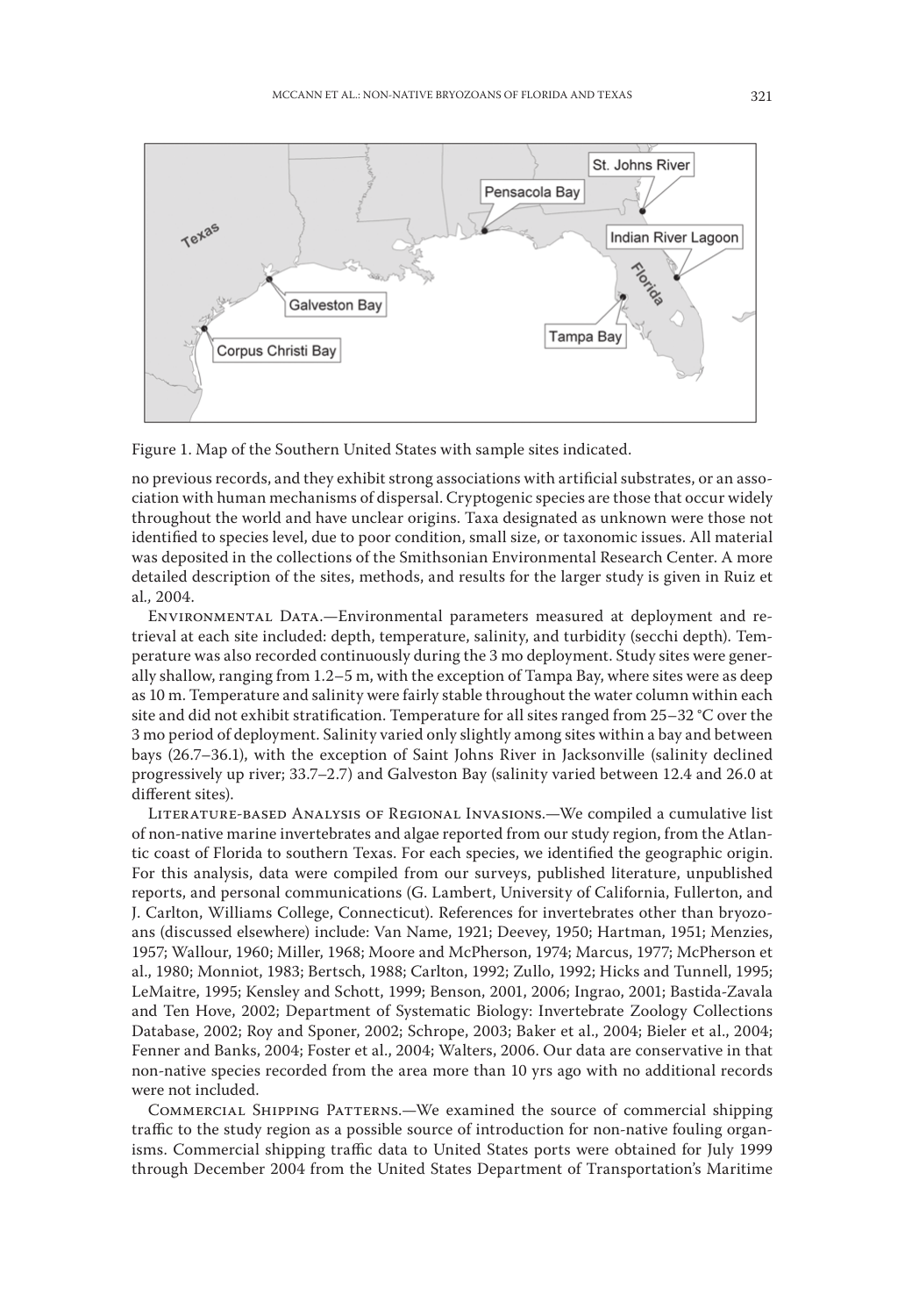Administration (MARAD) and the Panama Canal Authority Transit Statistics. Vessel arrivals from foreign and domestic ports were examined for all coastal ports in Florida and the Gulf of Mexico.

#### **RESULTS**

SURVEYS.-Thirty-five species of bryozoans were collected and identified on 586 plates across the six bays (Table 1). Bryozoans were one of the three most abundant taxa on our plates at all sites, with the exception of Tampa Bay. Twelve of these species are considered native to Florida and Texas, four are considered non-native, and the rest were classified as cryptogenic or of unknown identity (and origin). The four non-native species include: Hippoporina indica, Electra bengalensis, Sinoflustra annae, and Celleporaria pilaefera. The Indo-West Pacific is considered the area of origin for all four of the non-native bryozoans. To our knowledge, these are the first records of these species reported in the United States.

The total number of bryozoans identified per bay ranged from  $8-19$  species, with the highest species richness occurring at the two sites on the Atlantic coast of Florida (Table 1, Fig. 2). A large portion of this difference resulted from a larger number (and percent) of non-native and cryptogenic species at the Atlantic bays compared to those in the Gulf of Mexico. All four non-native species were found in Saint Johns River, two in the Indian River Lagoon, and one at the four Gulf of Mexico sites (Fig. 2). A similar pattern was observed for the cryptogenic species diversity across bays.

In all embayments, the non-native  $H$ . *indica* was one of the most abundant species, occurring at seven to nine sites within each bay (42 of 61 total sites, Table 1), with the exception of Tampa Bay, where it was found at only four sites. The frequency of occurrence for all bryozoans in Tampa Bay was lower than at all other bays sampled. In Saint Johns River, E. bengalensis and S. annae, both non-native species, as well as H. *indica* dominated both the number and biomass of bryozoans on the fouling plates, occurring respectively at 9, 7, and 8 of the 10 sites sampled (Table 1). In Indian River, E. bengalensis (non-native), H. indica (non-native), Hippopodina feegeensis (Busk, 1884) (cryptogenic), and Bugula neritina (Linnaeus, 1758) (cryptogenic) dominated the bryozoan fauna. At the other sites, abundant bryozoans included B. neritina (Tampa and Pensacola Bays), Biflustra denticulata (Smitt, 1873) (Galveston and Pensacola Bays), Victorella pavida (Saville-Kent, 1870), and Bowerbankia sp. (Pensacola, Corpus Christi and Galveston Bays). Of these eight species, only B. denticulata (and probably the Bowerbankia species) is native to the tropical Western Atlantic.

ENVIRONMENTAL DATA.-Salinity and temperature were plotted for each site and compared to the distribution of bryozoans. No patterns were found in the distribution of any bryozoan species with respect to temperature. A few patterns were discernable with respect to salinity, especially in Jacksonville where salinity declined inland, moving up the St. Johns River. Hippoporina indica was not present at the lowest salinity sites (mean of deployment and retrieval) in Saint Johns River  $($  11) or in Galveston (< 13). Celleporaria pilaefera was found only at one location in Saint Johns River, outside the mouth of the river where salinity was > 30. Sinoflustra annae was found at all but the two lowest salinity sites, and E. bengalensis was found at all but the lowest salinity site in Saint Johns River. The lowest salinity site (mean salinity of 10, retrieval salinity 2.7), River City Brewing Company, Saint Johns River, Jacksonville, Florida, had none of the non-native bryozoans.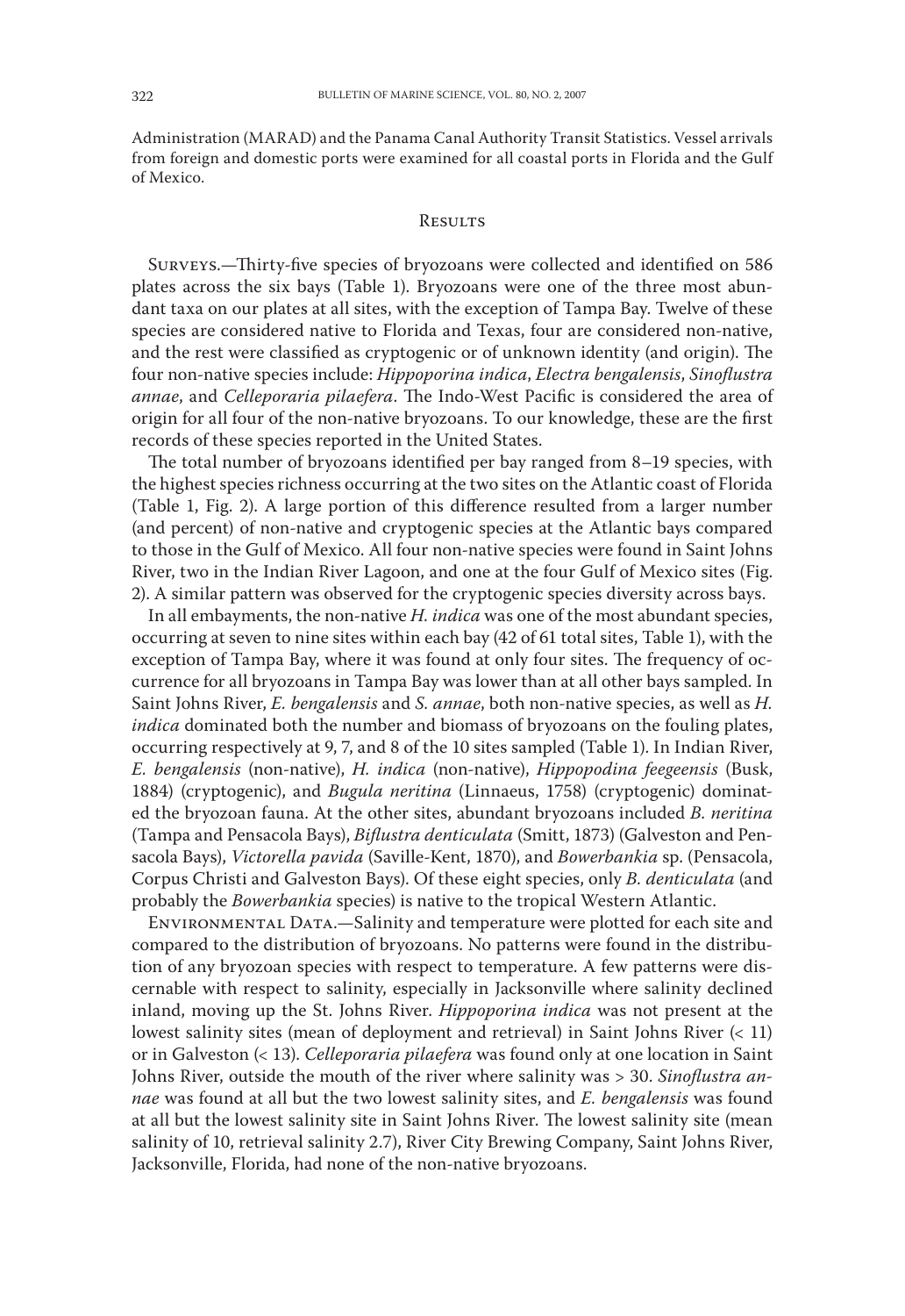geographic distribution for each species. Species status: N = native, C = cryptogenic, I = invasive (non-native), and U = unknown (see text for details). Location:<br>PB = Pensacola Bay, FL, TB = Tampa Bay, FL, CC = Corpus C Table 1. List of bryozoan species collected from settlement plates. Shown is the species status, number of blocks in which the species occurred per bay, and FL, and GOM = Gulf of Mexico. Distribution: Atl = Atlantic, Med = Mediterranean, and GOM = Gulf of Maine. Geographic distributions were compiled from the literature and included in our references.

|                                                                |           |               |                    | Location |    |   |                                                                          |
|----------------------------------------------------------------|-----------|---------------|--------------------|----------|----|---|--------------------------------------------------------------------------|
| Species                                                        | Status JX |               | $\approx$          | Ë        | PB | g | <b>GB</b> Distribution                                                   |
| Aeverrilla armata (Verrill, 1873)                              |           |               |                    |          |    |   | Maine to Brazil, Gulf of Mexico                                          |
| Biflustra denticulata (Busk, 1856)                             |           |               |                    |          |    |   | W. Atl: Beaufort to Brazil, GOM, Caribbean<br>$\overline{5}$             |
| Bowerbankia gracilis Leidy, 1855                               |           |               |                    |          |    |   | W. Atl: Greenland to Brazil, invader in other areas                      |
| Bowerbankia maxima Winston, 1982                               |           |               |                    |          |    |   | Florida to Brazil, Caribbean, Gulf of Mexico                             |
| Caulibugula armata Verrill, 1900                               |           |               | $\scriptstyle\sim$ |          |    |   | Bermuda, Florida                                                         |
| Conopeum chesapeakensis (Banta et al., 1995)                   |           |               |                    |          |    |   | Virginia to Florida, Gulf of Mexico                                      |
| Conopeum tenuissimum (Canu, 1908)                              |           |               |                    |          |    |   | Atlantic, Gulf of Mexico, Introduced to E. Pacific                       |
| Membranipora tenuis Desor, 1858                                |           |               |                    |          |    |   | W. Atl.: Massachusetts to Brazil<br>$\overline{\mathcal{C}}$             |
| Schizoporella "unicornis" of Winston, 1982, not Johnston, 1874 |           |               |                    |          |    |   | Cape Hatteras to Brazil, Gulf of Mexico                                  |
| Schizoporella floridana Osburn, 1914                           |           |               |                    |          |    |   | Florida, Caribbean                                                       |
| Schizoporella pungens (Canu and Bassler, 1928)                 |           |               |                    |          |    |   | Florida, Caribbean, Gulf of Mexico, introduced to E.<br>Pacific (Hawaii) |
| 040<br>Thalamoporella floridana Osburn, 1                      |           |               |                    |          |    |   | Florida                                                                  |
| Aetea sica (Couch, 1844)                                       |           |               |                    |          |    |   | Cosmopolitan except polar seas                                           |
| 1857<br>Alcyonidium cf mammillatum Alder,                      |           |               |                    |          |    |   | $\mathcal{C}$                                                            |
| Anathia vidovici (Heller, 1867)                                |           |               |                    |          |    |   | Circumtropical                                                           |
| 845<br>Anguinella palmata Van Beneden,                         |           |               |                    |          |    |   | Cosmopolitan                                                             |
| Bugula neritina (Linnaeus, 1758)                               |           |               |                    |          | ما |   | Worldwide                                                                |
| Bugula stolonifera Ryland, 1960                                |           |               |                    |          |    |   | E. and W. Atl. and Med., W. Atl: MA to FL, Gulf of<br>Mexico, Brazil     |
| Nolella stipata Gosse, 1855                                    |           |               |                    |          |    |   | W. Atl: Cape Hatteras to Brazil, Caribbean                               |
| Savignyella lafontii (Audouin, 1826                            |           |               |                    |          |    |   | Circumtropical                                                           |
| Scrupocellaria bertholletii (Van Beneden, 1848)                |           | $\mathcal{C}$ |                    |          |    |   | Circumtropical-Subtropical                                               |
| Sundanella sibogae (Harmer, 1915)                              |           |               |                    |          |    |   | Circumtropical                                                           |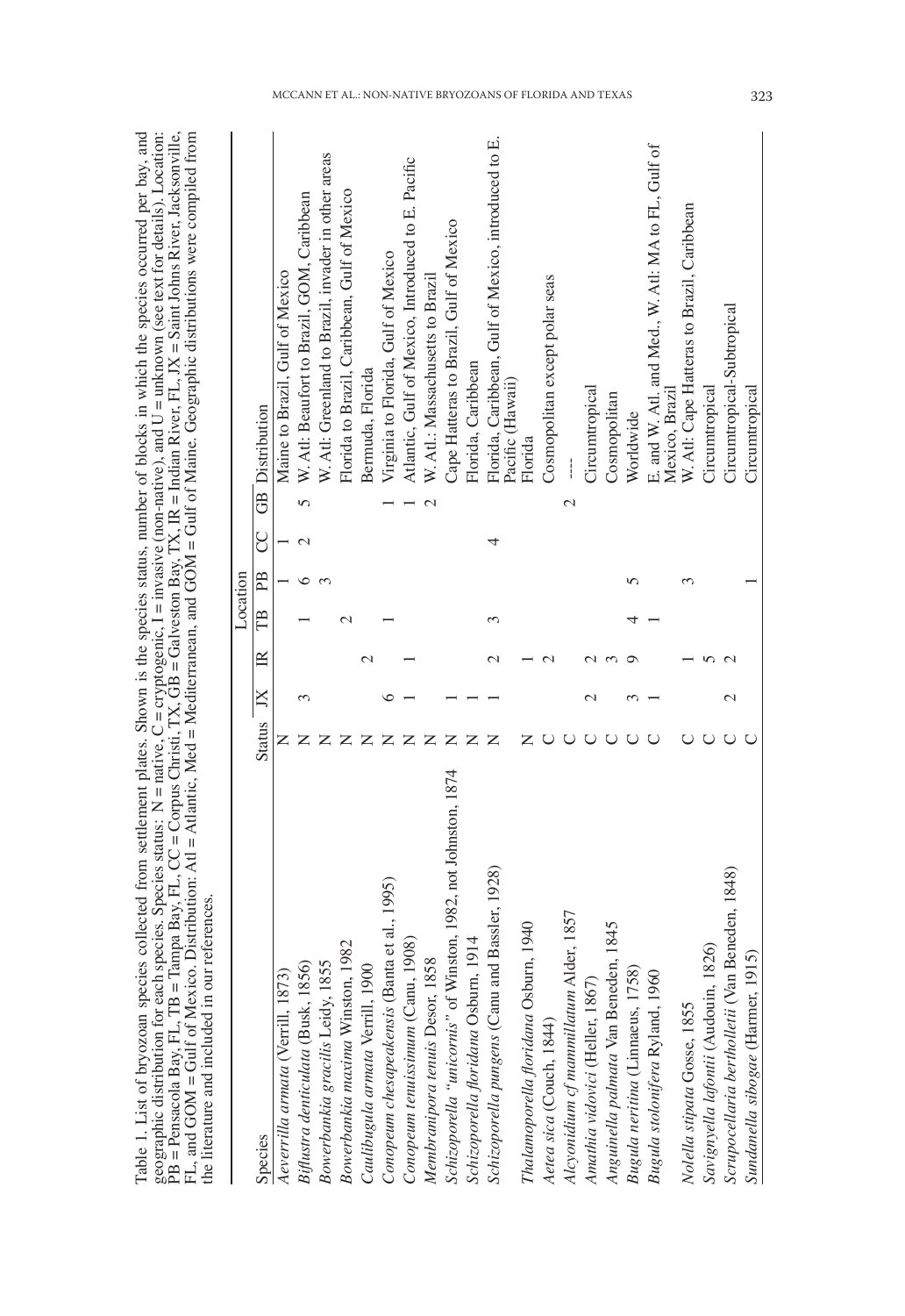|                                                 |                 |             | Location |    |            |                                                                                                                                  |
|-------------------------------------------------|-----------------|-------------|----------|----|------------|----------------------------------------------------------------------------------------------------------------------------------|
| Species                                         | Status JX IR TB |             |          | PB |            | CC GB Distribution                                                                                                               |
| Victorella pavida Saville-Kent, 1870            |                 |             |          |    | $\epsilon$ | 5 Cosmopolitan in brackish water; previously in Indian<br>River (Winston, 1982)                                                  |
| Watersipora subtorquata (d'Orbigny, 1842)       |                 |             |          |    |            | Worldwide in warm seas                                                                                                           |
| Zoobotryon verticillatum (Delle Chiaje, 1928)   |                 |             |          |    |            | Circumtropical                                                                                                                   |
| Celleporaria pilaefera (Canu and Bassler, 1929) |                 |             |          |    |            | Philippines, India, Malta, Saint Johns River,<br>Jacksonville, Florida                                                           |
| Electra bengalensis (Stoliczka, 1869)           |                 |             |          |    |            | coast), Saint Johns River, Jacksonville and Indian<br>Iropical India, China, Australia, Panama (Pacific<br>River Lagoon, Florida |
| Hippoporina indica Pillai, 1978                 |                 |             |          |    |            | Asia, Indian and Pacific Ocean, Florida, Gulf of<br>Mexico<br>$\circ$                                                            |
| Sinoflustra annae (Osburn, 1953)                |                 |             |          |    |            | E. and W. Pacific, China, India, Panama, Saint Johns<br>River, Jacksonville, Florida                                             |
| Alcyonidium sp.                                 |                 |             |          |    |            |                                                                                                                                  |
| Bowerbankia sp.                                 |                 |             |          |    |            |                                                                                                                                  |
| Bugula sp.                                      |                 |             |          |    |            |                                                                                                                                  |
| Conopeum sp.                                    |                 |             |          |    |            |                                                                                                                                  |
| Schizoporella sp.                               |                 |             |          |    |            |                                                                                                                                  |
| Total number of species:                        | 35              |             |          |    |            |                                                                                                                                  |
| Total number of sites                           |                 | $\subseteq$ |          |    |            |                                                                                                                                  |
|                                                 |                 |             |          |    |            |                                                                                                                                  |

Table 1. Continued.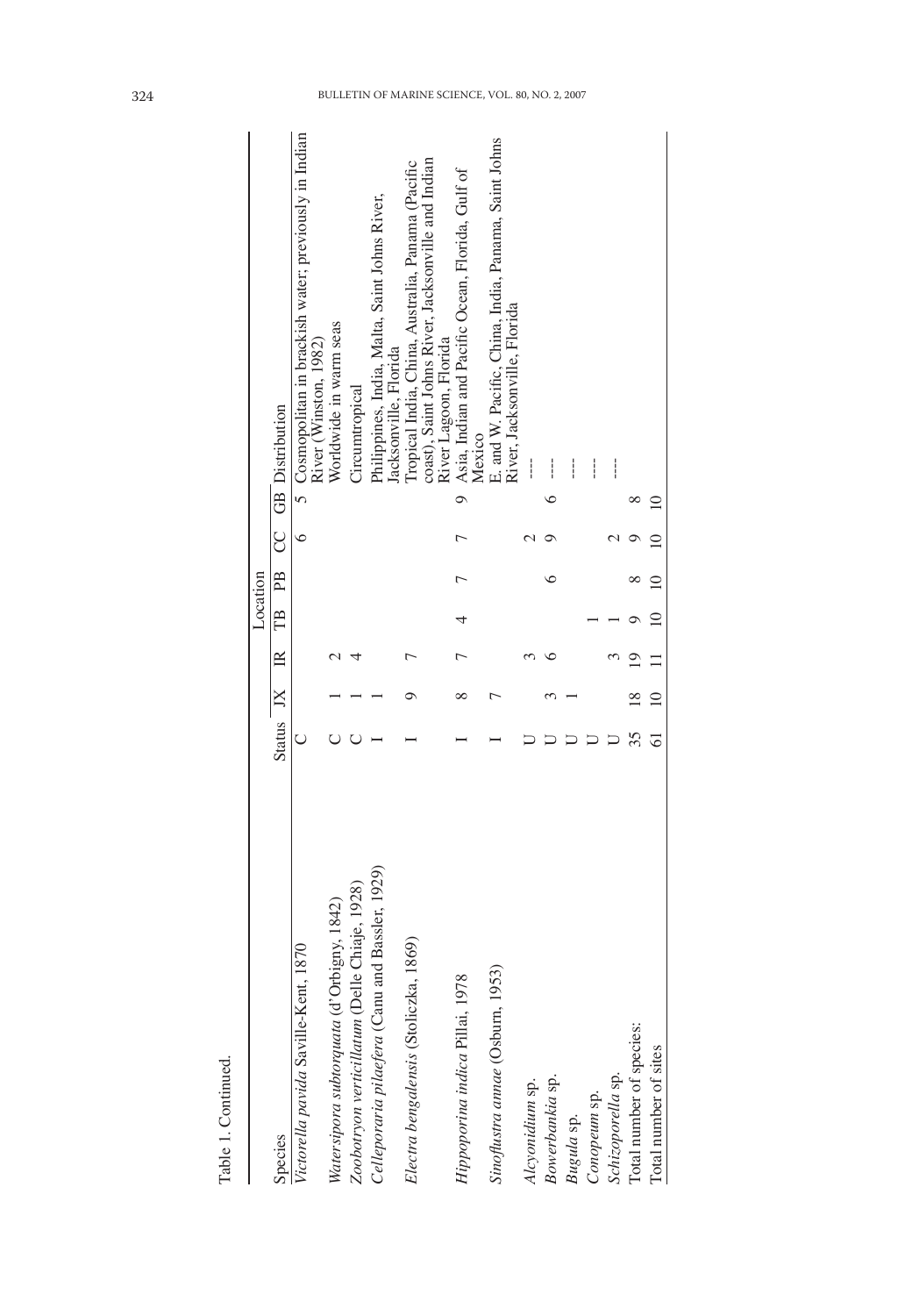

Figure 2. Total number of bryozoan species detected per bay by species status. The number of native (black), cryptogenic (cross-hatched), non-native (white), and unknown (grey) bryozoan species (based on Table 1) are plotted as a function of sample location from northeast to southwest.

LITERATURE-BASED ANALYSIS OF REGIONAL INVASIONS.—In addition to the nonnative bryozoans identified in our survey for the first time, our literature analysis identified 39 non-native species of marine invertebrates and algae that are considered established in the same region, from the Atlantic coast of Florida to southern Texas. More than half of these species are thought to originate from the Indo-West Pacific (Fig. 3).

COMMERCIAL SHIPPING PATTERNS.-United States Maritime Administration (2004) data indicate that there were at least 34,654 vessel arrivals to the six sampled bays during the 4.5 yr period we examined. Of these vessels, 60% or more were classified as arrivals from foreign waters in any given year or port. Jacksonville (Saint Johns River), Florida, was the largest recipient of ships from foreign waters (Fig. 4),



Figure 3. Total number of marine non-native invertebrates and algae ( $N = 43$ ; does not include insects or diatoms) in Florida and the Gulf of Mexico and their region of origin (plotted in black). Bryozoans are plotted separately in white.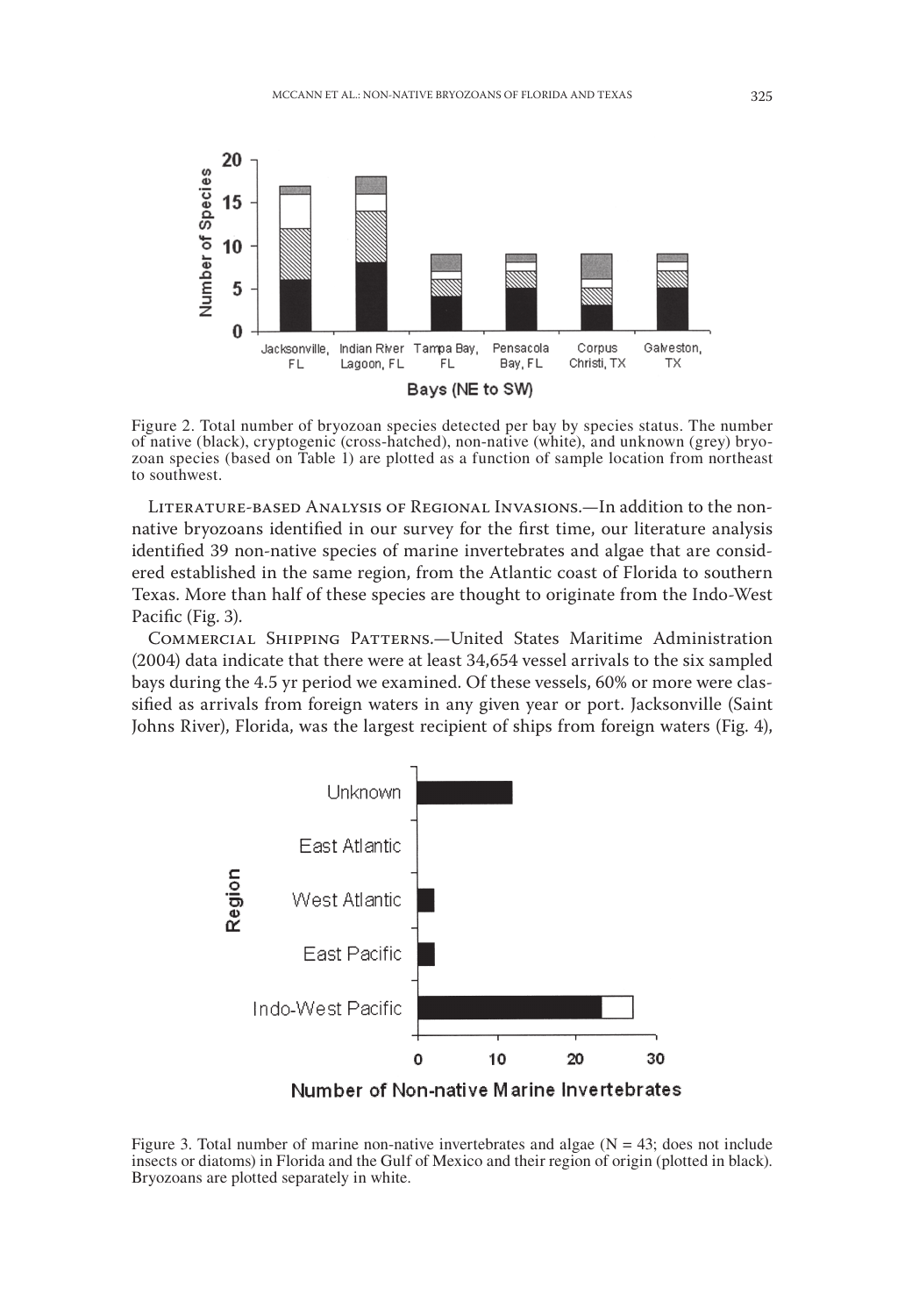

Ports (NE to SW)

Figure 4. Number of ship arrivals to each port from domestic (solid black), Asian (white), and all other foreign ports (grey) (July, 1999–December, 2004). Numbers above each bar are arrivals from Asian ports.

receiving an average of four vessels per day. Pensacola received the least amount of foreign shipping traffic with an average of four arrivals per month. Vessels from Asia (including India, China, Japan, Philippines, Korea, Thailand, Singapore, Northern Mariana Islands, and Indonesia) made up 13.5% of all foreign traffic to Jacksonville, Florida while < 1.6% of foreign traffic to the other five ports originated in Asia. Three other Gulf ports had significant shipping traffic from Asia—Mobile, Alabama; New Orleans, Louisiana; and Houston, Texas. We did not sample these ports during the course of this study, due to their predominant low salinities.

DESCRIPTION OF NON-NATIVE BRYOZOANS.—The following descriptions, SEM illustrations, and information on ecology and world distributions are provided for bryozoan taxa identified from settlement plates to be new to the Gulf of Mexico and Florida.

> Order Cheilostomatida Suborder Malacostegina Superfamily Membraniporoidea Family Electridae Electra bengalensis (Stoliczka, 1869)  $(Fig. 5A, B)$

Membranipora bengalensis, Stoliczka, 1869: 55, pl. 12, figs. 1-8; Thornely, 1907: 186, text-fig. 4; Annandale, 1907: 198.

Electra anomala, Osburn, 1953: 36, pl. 3, fig. 6; Androsova, 1963: 24, pl. 1, fig. 4.

Electra anormata, Huang et al., 1990: 741, fig. 3c.

Electra bengalensis, Cook, 1968a: 141; Menon and Nair, 1975: 561, text-figs. 2b-e; Pillai, 1981: 323, fig. 6.

Electra bengalensis, Liu et al., 2001: 435, fig. 14, 5-6.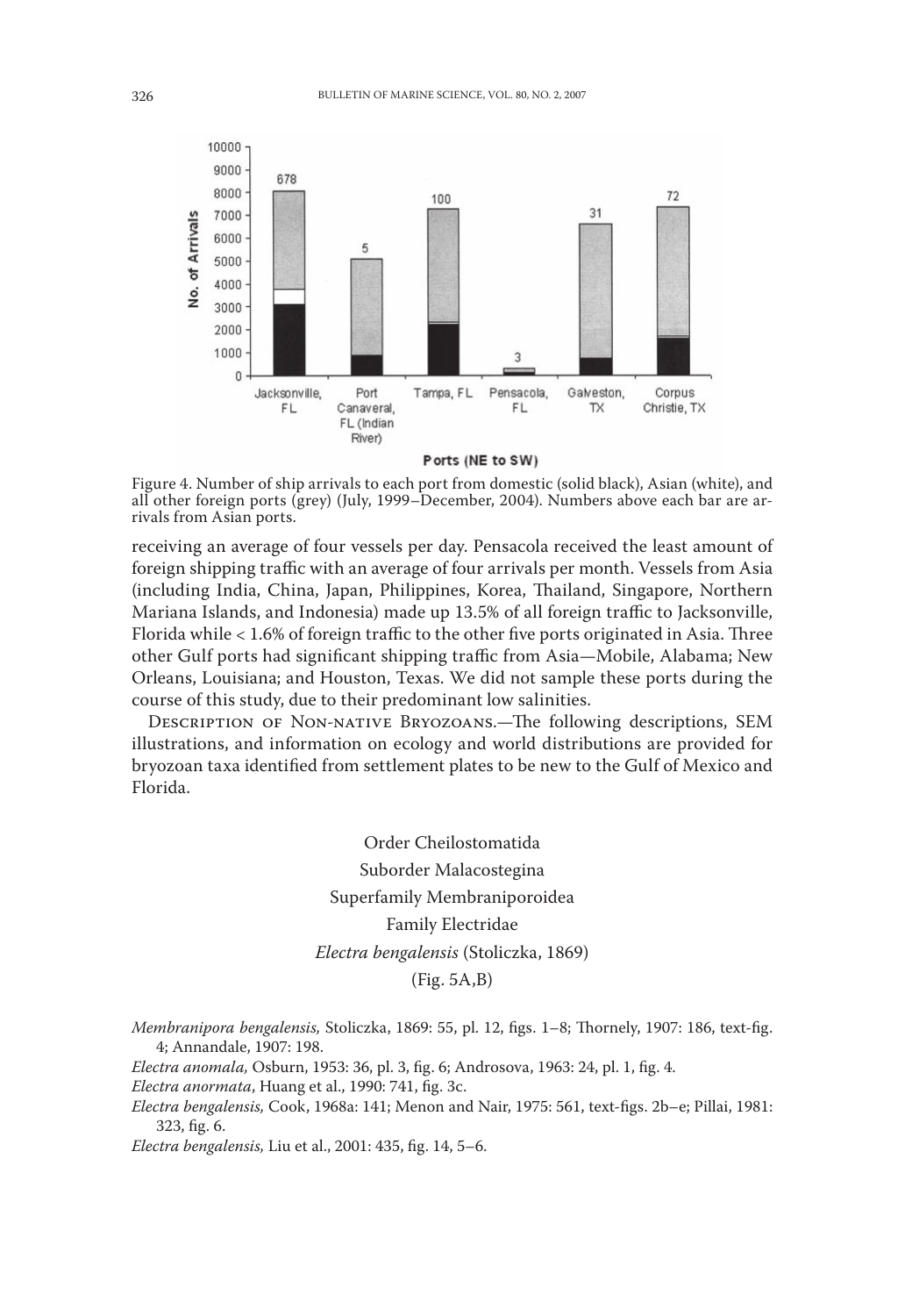

Figure 5. Electra bengalensis and Sinoflustra annae. (A) Two zooids of Electra bengalensis, showing antler-shaped chitinous spines on outer side of opercula, round, hollow, paired distal spines, and flattened lateral spines (scale =  $100 \mu m$ ). (B) *Electra bengalensis*, showing spiny appearance of colony surface. Smithsonian Environmental Research Center (SERC) specimens, Saint Johns River, Jacksonville, Florida, 2001 (scale = 100 µm). (C) Sinoflustra annae, close-up of young autozooid showing spiny projections of cryptocyst and paired lacunae at distal ends of zooid (scale =  $100 \mu m$ ). (D) *Sinoflustra annae*, section of partially cleaned colony showing autozooids and a large avicularium (arrow), mandible of avicularium intact. SERC specimens, Saint Johns River, Jacksonville, Florida, 2001 (scale =  $200 \mu m$ ).

Description.-Colony encrusting. Zooids moderately large, about 0.60 mm long by 0.25-0.30 mm wide, elongate-rectangular in shape, with an elongate ovoid membranous area that covers most of the frontal surface and is edged by smooth gymnocystal calcification. From the lateral and proximal margins of zooids, 11-14 slender, flattened spines arch over the frontal membrane (Fig. 5A,B). A distinct proximal spine, sometimes forked, may be present. A pair of distal spines occurs on either side of the operculum. They may bifurcate at the tips, and may overlap, but do not fuse. The most striking feature of the species is the pair of long, branching, chitinous spines which project outward from the outer surface of the D-shaped operculum (Fig. 5A). No avicularia, no ovicells.

Material Examined.-Seventy plates from Saint Johns River and Indian River, Florida.

Discussion.-Cook (1968a) synonymized Osburn's (1950) species, E. anomala, described from Balboa, at the Pacific entrance to the Panama Canal in 1953, with E.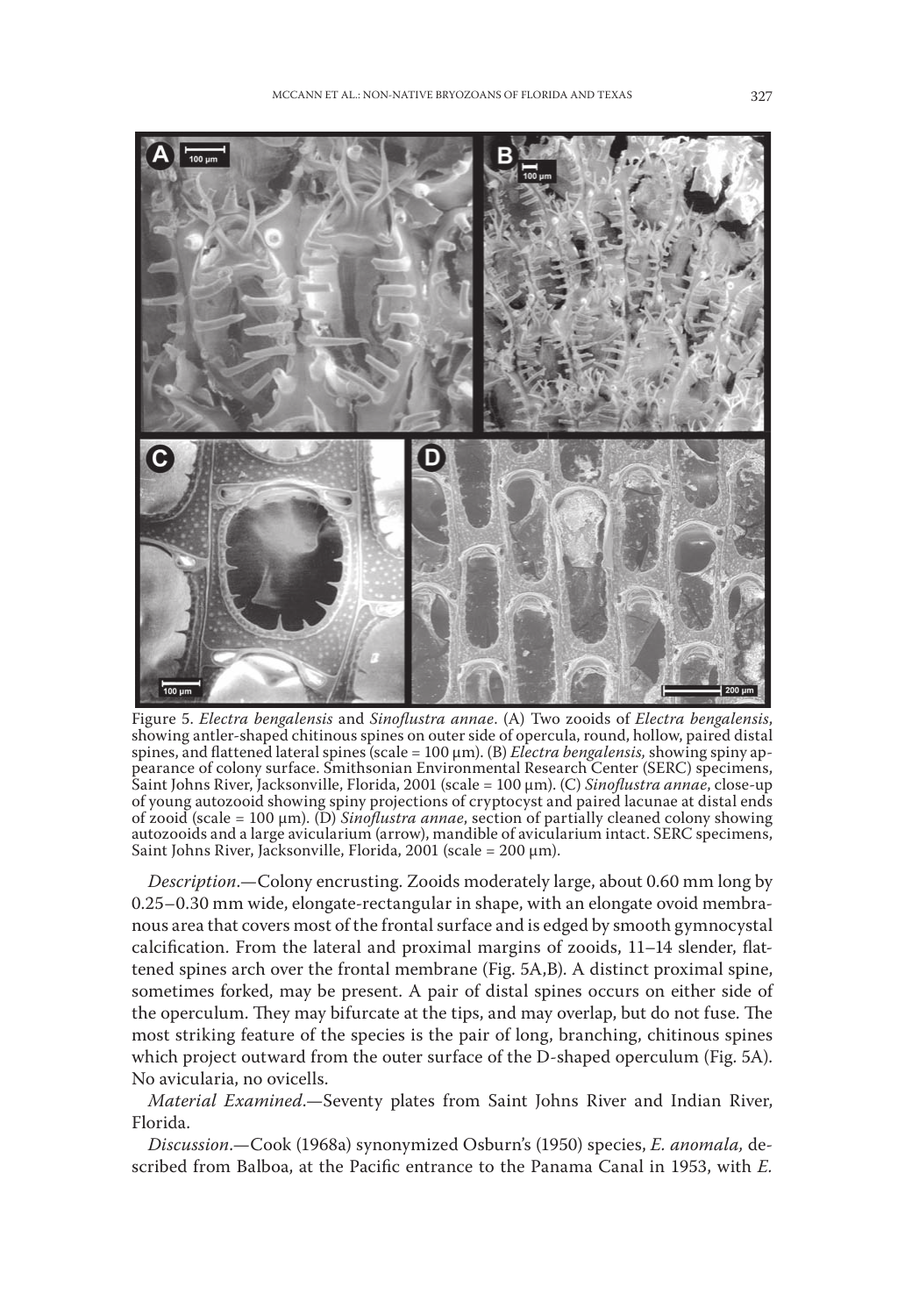bengalensis, described from Port Canning, West Bengal, India in the 19th century. The species' natural range appears to be Southeast Asia, but it has invaded other tropical ports and estuaries, e.g., Calliope River, central Queensland (Saenger et al., 1979), and Townsville Harbor, North Queensland, Australia (Hall, 1984).

Ecology.—A tropical brackish water fouling species, found in depths of 0-10 m, E. bengalensis is well studied in Indian and Chinese waters. It has a cyphonautes larva, is an early settler, grows rapidly, and reaches sexual maturity early (Satyanarayana-Rao and Ganapati, 1974; Udhayakumar and Karande, 1989). In Vishkhapatnam Harbor, its growth and breeding are continuous throughout the year with low settlement when temperature and salinity are the highest (Satyanarayana-Rao and Ganapati, 1974). It was the fastest growing of intertidal bryozoans in Cochin, India (Menon and Nair, 1972). In Bombay waters, E. bengalensis comprised almost 70% of total space occupied by bryozoans (Udhayakumar and Karande, 1989) and bred continuously year-round (Karande and Udhayakumar, 1992). In coastal waters off Xiamen (Amoy), China, settlement occurred from July to December, with peak settlement in October–November, and maximum numbers of colonies attached at 3 m depth (Liu et al., 2001). Plates exposed in Fort Pierce Inlet for 2 wks (September-October, 2005) had colonies reaching 4 cm in diameter.

Distribution.-Balboa, Panama; Ganges Delta, India (Powell, 1971); China: Xiamen (Liu et al., 2001); Australia (Hall, 1984); West Africa (Cook, 1968a); Saint Johns River, and Indian River, Florida (this study).

> Suborder Flustrina Superfamily Flustroidea Family Flustridae Sinoflustra annae (Osburn, 1953)  $(Fig. 5C,D)$

Acanthodesia serrata, Hastings, 1930: 707, pl. 4, figs. 13-15. (Not Membranipora membranacea form serrata Hincks)

Membranipora hastingsae, Osburn, 1950: 29, pl. 2, fig. 1; not Electra hastingsae, Marcus, 1940.

Membranipora annae, Osburn, 1953: 774; Cook, 1968b: 128; Powell, 1971: 766, 768; Liu, 1992:  $139 - 141.$ 

Sinoflustra annae, Liu and Yang, 1995: 348; Liu et al., 2001: 451, pl. 17, figs. 3-5.

Description.-Colony encrusting. Zooids rectangular in outline, about 0.40-0.60 mm in length by 0.20-0.45 mm in width, with a round to oval membranous frontal opesia area (Fig. 5C). At the distal end of the zooid, the operculum is bordered on each side by a pair of small, subtriangular kenozooids resembling avicularia but lacking mandibles, instead being frontally walled by membrane. Laterally and proximally the membranous opesia is surrounded by a beaded cryptocyst, from the raised inner rim of which small sharp-pointed denticles extend under the membranous surface. No ovicells. Large vicarious avicularia with rounded mandibles may occur (Fig. 5D).

Material Examined.-Thirty five plates from Saint Johns River, Jacksonville, Florida.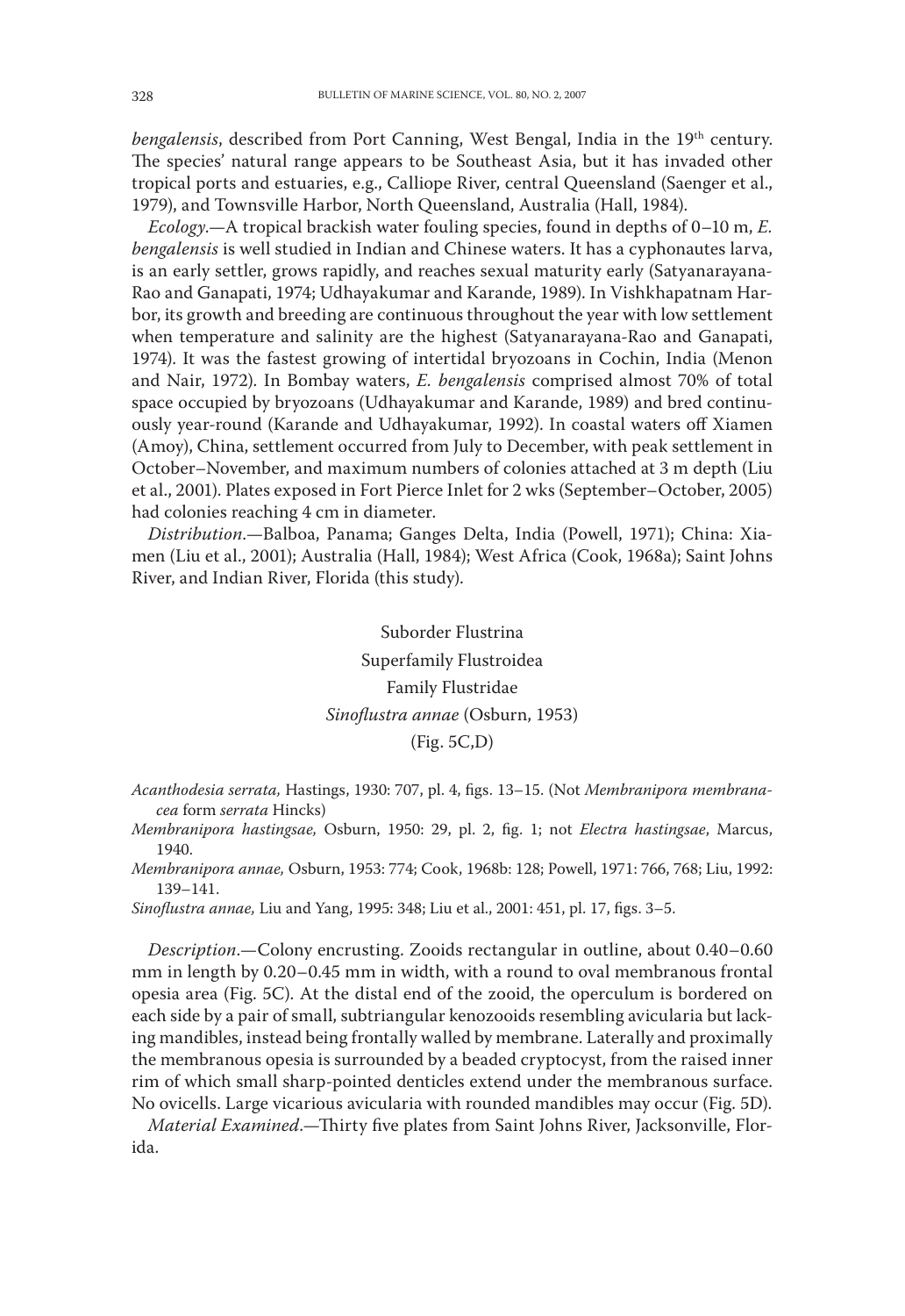*Discussion*.—The original description of the species was from Balboa (Pacific Ocean at the Panama Canal entrance). It was first noted by A. Hastings (1930), who described the large vicarious avicularia, but considered it merely a variant of Membranipora membranacea Linnaeus, 1767. Osburn (1953) recognized it as a new species and gave it the name M. annae. As currently recognized, members of the Membraniporidae do not have avicularia, therefore Liu and Yang (1995) transferred the species to a new genus, Sinoflustra.

Ecology.-Found in shallow water of reduced or variable salinity.

Distribution.-Balboa, Panama; Perlas Islands, Gulf of Panama (Powell, 1971); West Africa (Cook, 1964; Cook, 1968b); India (Satyanarayana-Rao and Balaji, 1988; Swami and Karande, 1994); China: Zhejuang, Fujian, Guangdong, Hainan, Daya Bay (Li, 1989); and Saint Johns River, Florida (this study).

> Suborder Ascophora Superfamily Lepralielloidea Family Celleporariidae Celleporaria pilaefera (Canu and Bassler, 1929)  $(Fig. 6A-D)$

Holoporella pilaefera, Canu and Bassler, 1929: 422, pl. LV, figs. 2-6, text-fig. 165, A-E. Celleporaria pilaefera Harmer, 1957: 679, pl. XLII, fig. 25, text figs. 54, 57; Hayward, 1988: 343, pl. 16, figs. E, F; Tilbrook et al., 2001: 70, fig. 13A-C; Tilbrook, 2006: 135, pl. 24 A-B.

Description.-Colony encrusting (Fig. 6A). Zooids irregularly polygonal in outline, about 0.40 mm long by 0.35 mm wide. Polypide with 13-16 brown tipped tentacles. Frontal wall convex, with a raised imperforate region of roughly granular calcification centered around the orifice and suboral avicularium umbo, and large round pores scattered at or near zooid margins (Fig. 6B–C). Orifice large relative to zooid size, slightly more than semi-circular distally, with a smooth un-notched and shallowly concave proximal margin, with small condyles at hinge (Fig. 6D). A low peristome with granular calcification surrounds the orifice, rising proximally into a sharp pointed, occasionally tall umbo, on the side of which is a small suboral avicularium with a dentate rostrum and complete cross-bar. No lateral interzooecial avicularia. Vicarious avicularia present, but rare in our material, longer than autozooids, with rostrum narrowest at crossbar, cup-like distally with a smooth, untoothed edge. Ovicells (Fig. 6B) are cap-shaped, and open with imperforate granular calcification. In some cases, ovicells are asymmetric over the operculum.

Material Examined.—Two plates with one colony each at the Mayport Naval Station, Saint Johns River, Jacksonville, Florida.

Discussion.-Several species of Celleporaria are known from the Gulf of Mexico-Western Atlantic-Caribbean region. The orifice shape (lacking one or more suboral notches), the pointed suboral umbo and the shallow cap-like ovicell place this species in the albirostris-pilaefera-columnaris group of species. The only species of that group known from the region is *Celleporaria albirostris* (Smitt, 1873), a common Caribbean reef species. The species found on our plates differs from that species in the smaller suboral umbo spine, narrower shape, lack of lateral-oral avicularia, and more rugose calcification of the ovicell. Our material also closely resembles Celleporaria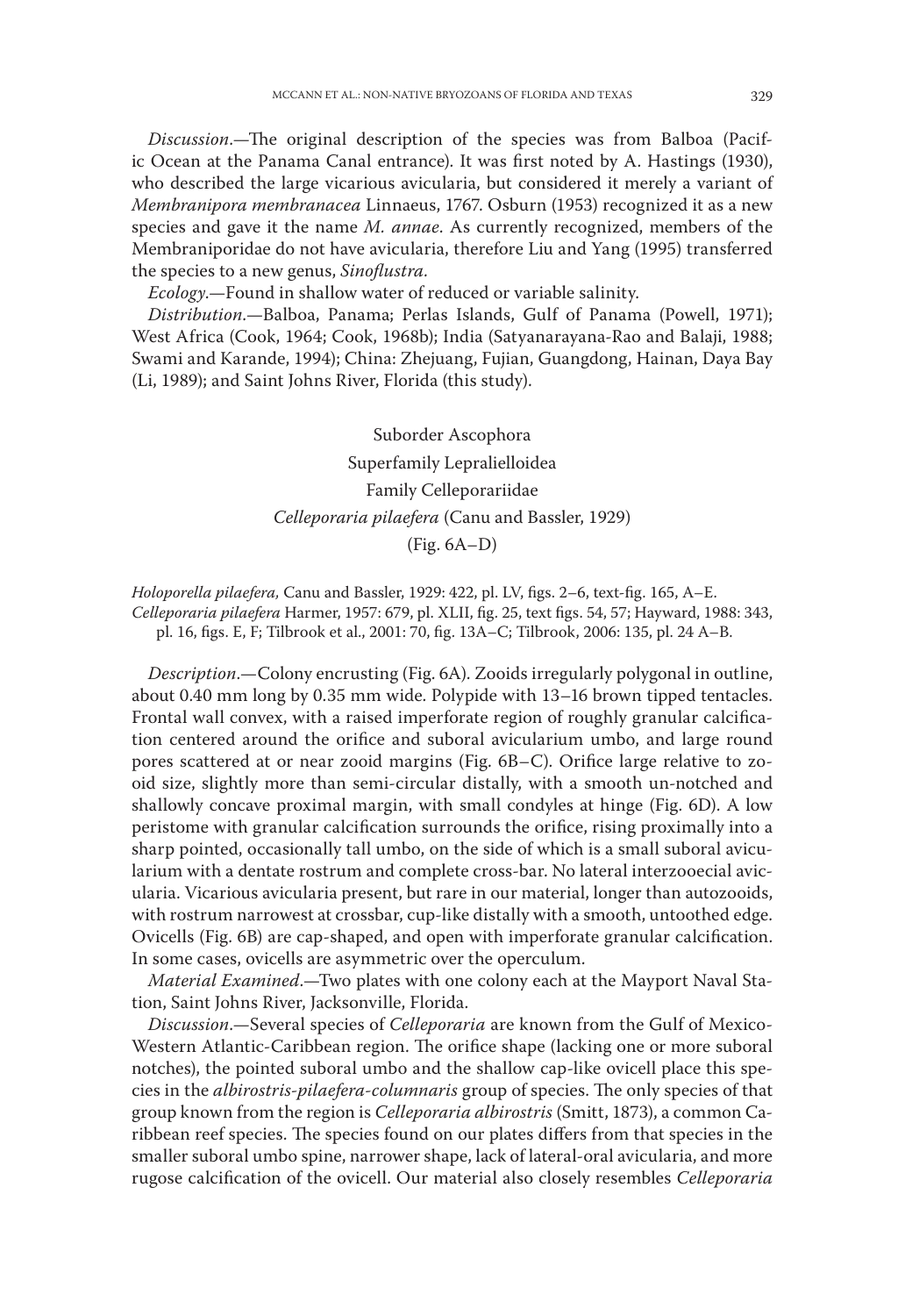

Figure 6. Celleporaria pilaefera. (A) Colony encrusting hydroid stem. SERC no. 31865, Saint Johns River, Jacksonville, Florida, 2001 (scale = 100 µm). (B) Group of frontally budded zooids, some with cap-like ovicells (scale =  $100 \mu m$ ). (C) Three recently budded zooids, right-hand one with fully formed rostral avicularium (scale =  $100 \mu m$ ). (D) Close-up of a zooid orifice. SERC no. 69989, Saint Johns River, Jacksonville, Florida, 2001 (scale = 10 µm).

melanodermorpha (Liu et al., 2001: 556, 794, pl. 39, figs. 1-6) in overall morphology and especially in the position of suboral avicularia on the umbos, but Liu's species appears to lack orifice condyles, and to possess lateral-oral avicularia.

*Ecology*.—Members of the genus *Celleporaria* are diverse and successful in warm water regions of the world (Powell, 1971; Ristedt and Hillmer, 1985). Many species inhabit shallow coral reef habitats (Winston, 1986; Hayward and Ryland, 1992; Tilbrook et al., 2001). Others are characteristic of warm water ports and harbors where their rapid growth and superior competitive ability make them important fouling organisms (Woods Hole Oceanographic Institute, 1952; Li, 1989; Udhayakumar and Karande, 1989; Nandakumar and Tanaka, 1994; Liu et al., 2001).

Distribution.—Malta (Agius et al., 1977); Philippines, Hawaii (Canu and Bassler, 1929); India (Swami and Karande, 1988); Indian Ocean and Red Sea (Harmer, 1957); Mauritius (Hayward, 1988); Vanuatu (Tilbrook, 2001); and Saint Johns River, Jacksonville, Florida (this study).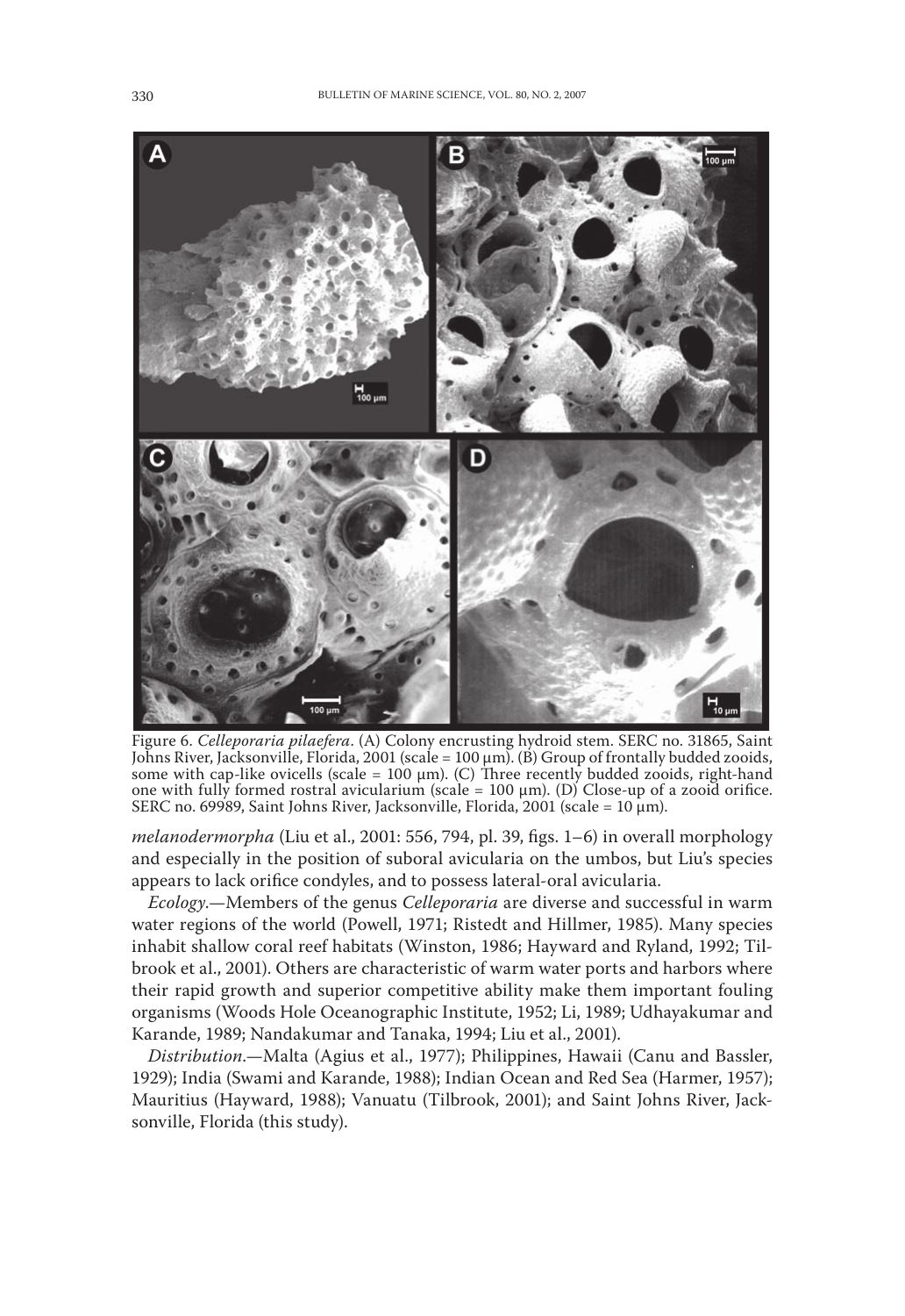Superfamily Smittinoidea Family Betectiporidae Hippoporina indica Pillai, 1978  $(Fig. 7A-D)$ 

Hippoporina indica, Pillai, 1978: 62, figs. 1-4.

Cosciniopsis hongkongensis, Liu and Li, 1987: 55, 60, pl. 1, figs. 4-5; Li, 1989: 107; 1992:63; Huang et al., 1990: 748, figs. 6E-6F.

Hippothyris hongkongensis, Liu et al., 2001: 577, pl. 45, figs. 1-2, 4.

Description.—Colony encrusting. Zooids, short, rectangular, variable in size (mean zooid length =  $0.37$  mm, mean zooid width =  $0.27$  mm, n =  $65$ ). Zooid frontal surfaces with large marginal and equally large frontal pores except for a granular imperforate central portion of frontal wall adjacent to the orifice (Fig. 7A–B). Up to three spines occur above the orifice; they are usually lost early in colony development, but the spine bases sometimes remain visible (Fig. 7D). Orifice large relative to zooid size, hoof shaped, with a sub-circular anterior region and a shallowly convex proximal region (Fig. 7B and 7D), the two separated by triangular, proximally slanting, hinging denticles. The granular calcification below the orifice is raised into a low peristome with a central peak (Fig. 7C). Orifice sometimes with two lateral processes on rim. On one or both sides of the orifice are large umbones supporting avicularia (some zooids may have up to three avicularia, many zooids have none). These are rounded proximally, with narrow crossbars and short, pointed, triangular mandibles, and oriented laterally or distolaterally toward the orifice (Fig. 7C). Similar triangular avicularia may also occur on lateral margins or frontal surfaces of zooids. Ovicell hyperstomial, with granular calcification and irregular pores (in size, shape, and spacing) covering most of its frontal surface (Fig. 7A and 7C).

Material Examined.—We examined specimens from 373 plates from the Indian River, Saint Johns River, Tampa and Pensacola, Florida, Corpus Christi and Galveston Bay, Texas, Chesapeake Bay, Virginia (in the latter, one specimen at each of three sites was found). We also examined western Atlantic species from the National Museum of Natural History, including *Hippoporina americana* Verrill USNM #648039 from the Gulf of Mexico, that may or may not be the same species, but is probably not H. americana. There appear to be several species that are confused in the Atlantic and Caribbean.

Discussion.-Hippoporina indica was originally described from Bombay Harbor, where it was an abundant member of the fauna from 1968-1977 (Pillai, 1978). Li (1992) noted the presence of an identical morphotype in the South China Sea sometime between 1979 and 1989, present possibly as early as the 1960s. It was described by Liu and Li in 1987, under the name C. hongkongensis, from fouling panels collected in Datan Bay in southern Hong Kong in 1983. Based on their extensive descriptions and electron micrographs, it appears to be the same species, although we have not been able to secure specimens from China or India to confirm this. When compared to measurements in Liu et al. (2001), our specimens were, on average, smaller but matched in all other characters. Hippoporina indica has also been reported as a dominant fouling bryozoan in many areas of Hong Kong, found on fouling panels, ships, buoys, and in aquaculture facilities (Li, 1989). This aggressive, adaptable spe-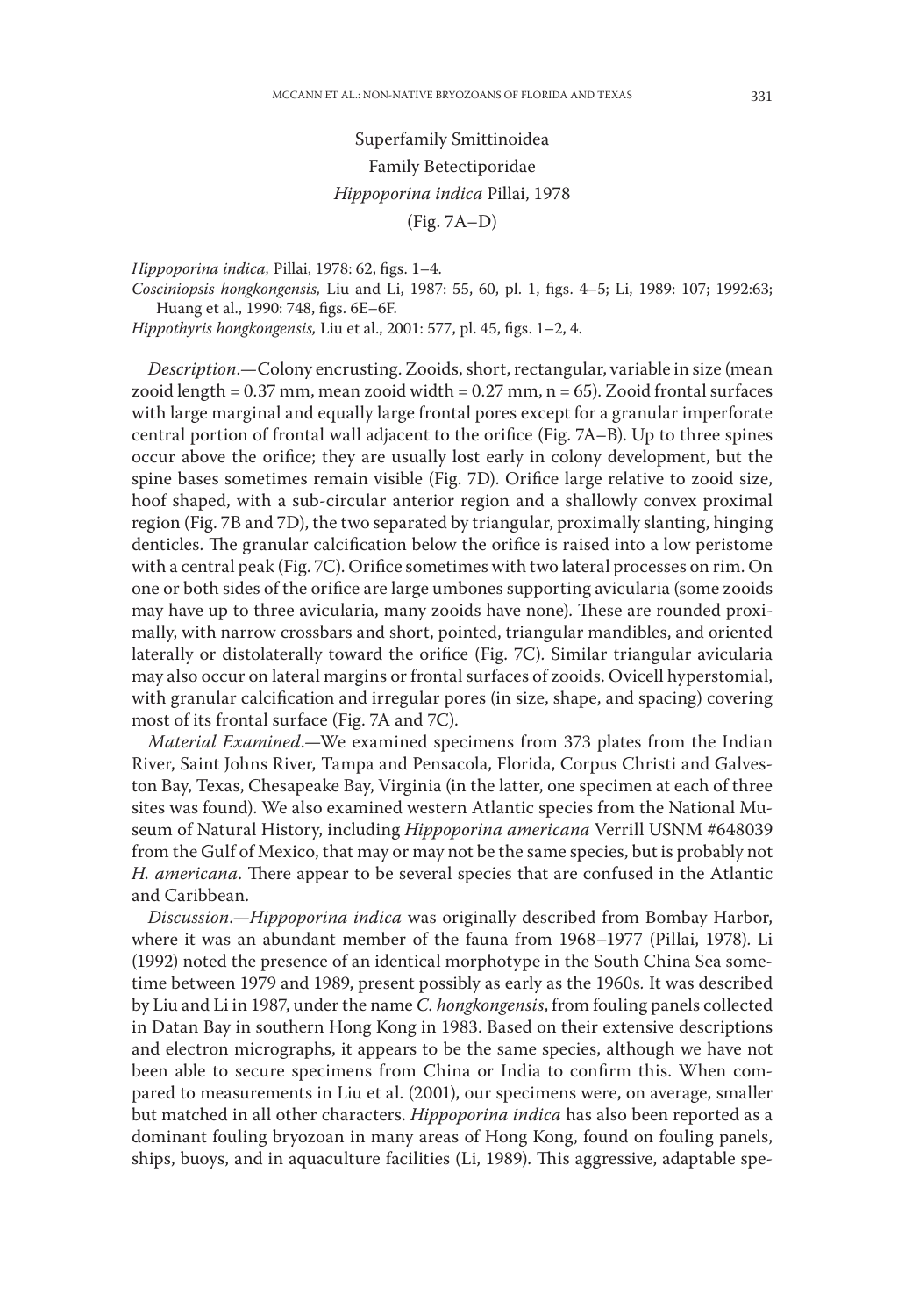

Figure 7. Hippoporina indica. (A) Group of zooids, many with ovicells, SERC no. 76115, Tampa Bay, Florida, 2002 (scale = 100 μm). (B) Another group of zooids, showing hoof-shaped orifice and developing ovicells, SERC no. 38760, Saint Johns River, Jacksonville, Florida, 2001 (scale =  $100 \mu m$ ). (C) Close-up of an ovicelled zooid, showing placement of frontal avicularia, SERC no. 89509, Galveston Bay, Texas, 2002 (scale =  $100 \mu m$ ). (D) Close-up of zooid orifices, note oral spine base visible on left-hand zooid. SERC no. 89509, Galveston Bay, Texas, 2002  $(scale = 20 \mu m)$ .

cies has not been reported in earlier fouling studies in the Atlantic, but appears to have established itself in warm water ports far from the site of its origin.

*Ecology*.—Depth range 0–15 m. In addition to fouling panels, *H. indica* has been recorded from fishing rafts, fish cages, buoys, oysters, and barnacle shells. Liu et al. (2001) summarized recruitment of the species in Chinese waters. Maximum recruitment occurred at the shallowest depth studied (2 m). Off Xiamen, China, settlement occurred from April to December with peak settlement during October-November. In India, it occurred year round with the same peak settlement time (Pillai, 1978). Hippoporina indica was relatively slow growing and had delayed maturity when compared to other bryozoan foulers in Bombay, India (Udhayakumar and Karande, 1989). However, its superior overgrowth ability and zooids with longer life spans allowed it to persist and dominate fouling communities (Karande and Udhayakumar, 1992).

Distribution.—Hong Kong (Li, 1989; Huang et al., 1990); China: Xiamen, East China Sea, Fujian, Guangdong, Hainan Island and South China Sea (Liu and Li, 1987); India (Pillai, 1978); Saint Johns River, Indian River, Tampa Bay and Pensacola, Florida, Galveston Bay and Corpus Christi, Texas, (this study); Norfolk (Chesapeake Bay), Virginia, and Charleston, South Carolina (additional Smithsonian surveys).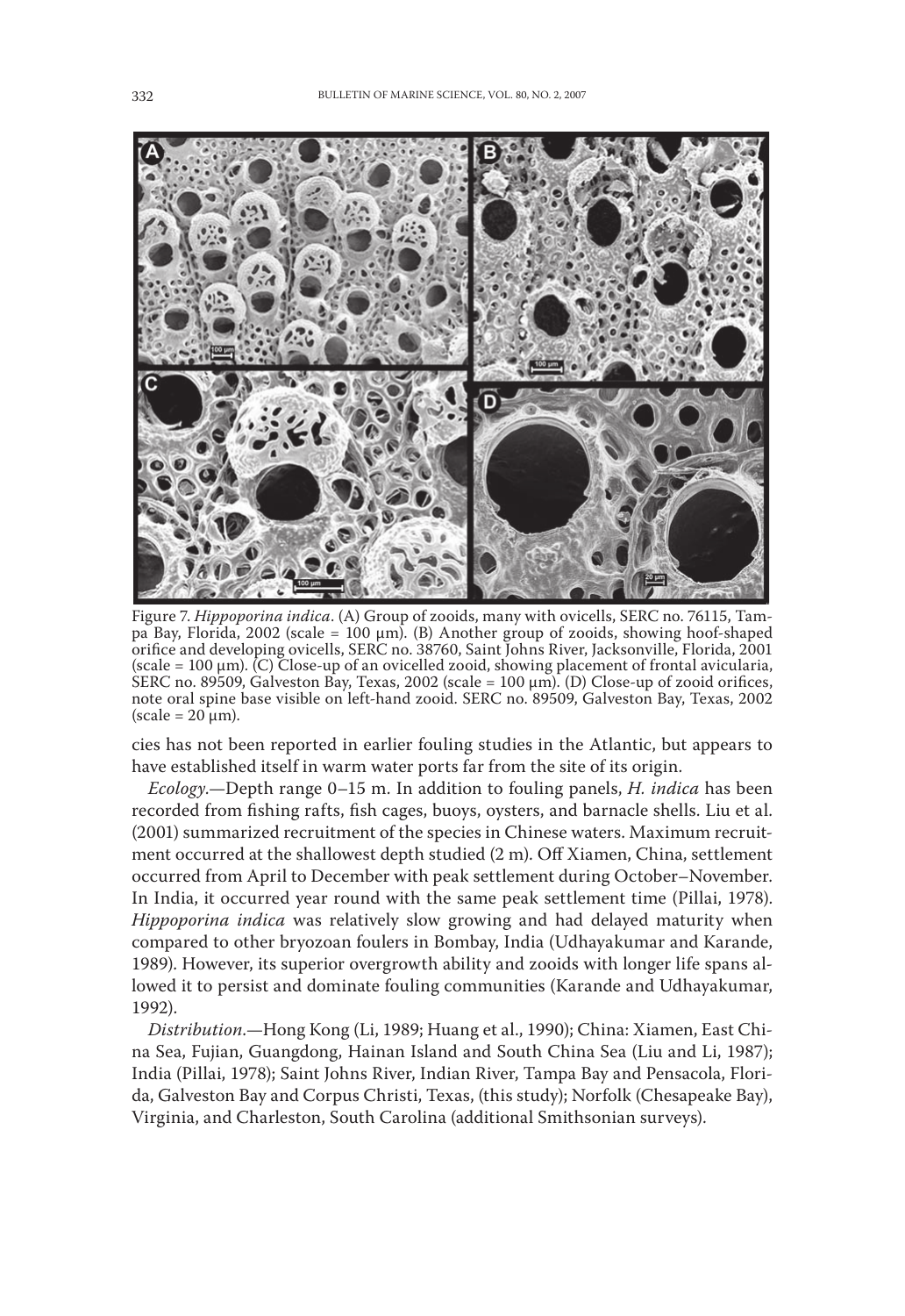#### **DISCUSSION**

Bryozoans are well suited for human-mediated invasion. Many species have wide salinity tolerances, are fast growing, have a high reproductive potential and settle on a wide variety of substrates. It is interesting that the four non-native bryozoan species described here exhibit a diverse range of life history characteristics (e.g., reproduction, longevity, larval type), suggesting many different attributes affect invasion outcome. *Hippoporina indica* was the most dominant and wide spread bryozoan found among the six sites in this study. Despite its slower growth rate, delayed sexual maturity, and lower fecundity due to brooding of embryos in ovicells rather than broadcasting large number of eggs (Karande and Udhayakumar, 1992), its zooids have superior overgrowth ability and a longer lifespan than other species. It can therefore compete well and persist to become dominant in the fouling community (Li, 1989). Well studied in Indian fouling communities, E. bengalensis is fast-growing, matures early, and produces a large number of eggs (Udhayakumar and Karande, 1989), allowing it to colonize new surfaces quickly. This species is also highly tolerant of salinity changes and pollutants but often cannot compete in cleaner waters where species with longer lifespans persist (Swami and Karande, 1994). Sinoflustra annae is fast growing, produces many eggs, and overgrows spatial competitors well, but displays later sexual maturity and shorter lifespan (Karande and Udhayakumar, 1992). However, it has a wide tolerance for salinity changes (Cook, 1968b), which makes it a good competitor in many harbors. Interestingly, C. pilaefera also appears in Indian harbors along with E. bengalensis and H. indica; although C. pilaefera exhibits superior overgrowth ability like the latter species (Swami and Karande, 1988; Udhayakumar and Karande, 1989), its distribution was much more patchy.

All four of the non-native bryozoans in our surveys are considered native to the Indo-West Pacific, where they have been reported to co-occur (as above). Our collections are first records for these species in the western Atlantic and Gulf of Mexico, and we have also recently recorded *H. indica* in both Chesapeake Bay (Virginia) and Charleston Harbor (South Carolina) using similar surveys. In other warm-water ports, S. annae and E. bengalensis are often found with  $H$ . indica and have been shown to dominate fouling communities in China and India (Huang et al., 1990; Karande and Udhayakumar, 1992; Liu et al., 2001). The former two species were also documented by Powell (1971) in the Bay of Panama and Balboa Harbor, on the Pacific side of the Panama Canal. Whether these species were brought to Texas and Florida from Panama or from elsewhere is unknown.

More broadly, available data from the literature and our surveys in Florida and Texas indicate that non-native invertebrate and algal species in this region are frequently of Asian and Indo-West Pacific origin (Ruiz et al., 2000; Steves et al., 2006). Given the diversity of taxonomic groups represented, it appears that life-history may not greatly constrain invasion opportunity. Although the impacts of most non-native species remain undescribed, some Asian species new to the Gulf that could have substantial impacts on local ecosystems, include the green mussel, *Perna viridis* (Linnaeus, 1758), the green alga, *Caulerpa brachypus* (Harvey, 1860), and the Asian swimming crab, *Charybdis hellerii* (Milne-Edwards, 1867) (Gossett and Lester, 2004; Steves et al., 2006).

Ships from Asia are regular visitors to Florida and the Gulf of Mexico, creating the opportunity for transfer of organisms on the hulls or in ballast water (see Ruiz et al.,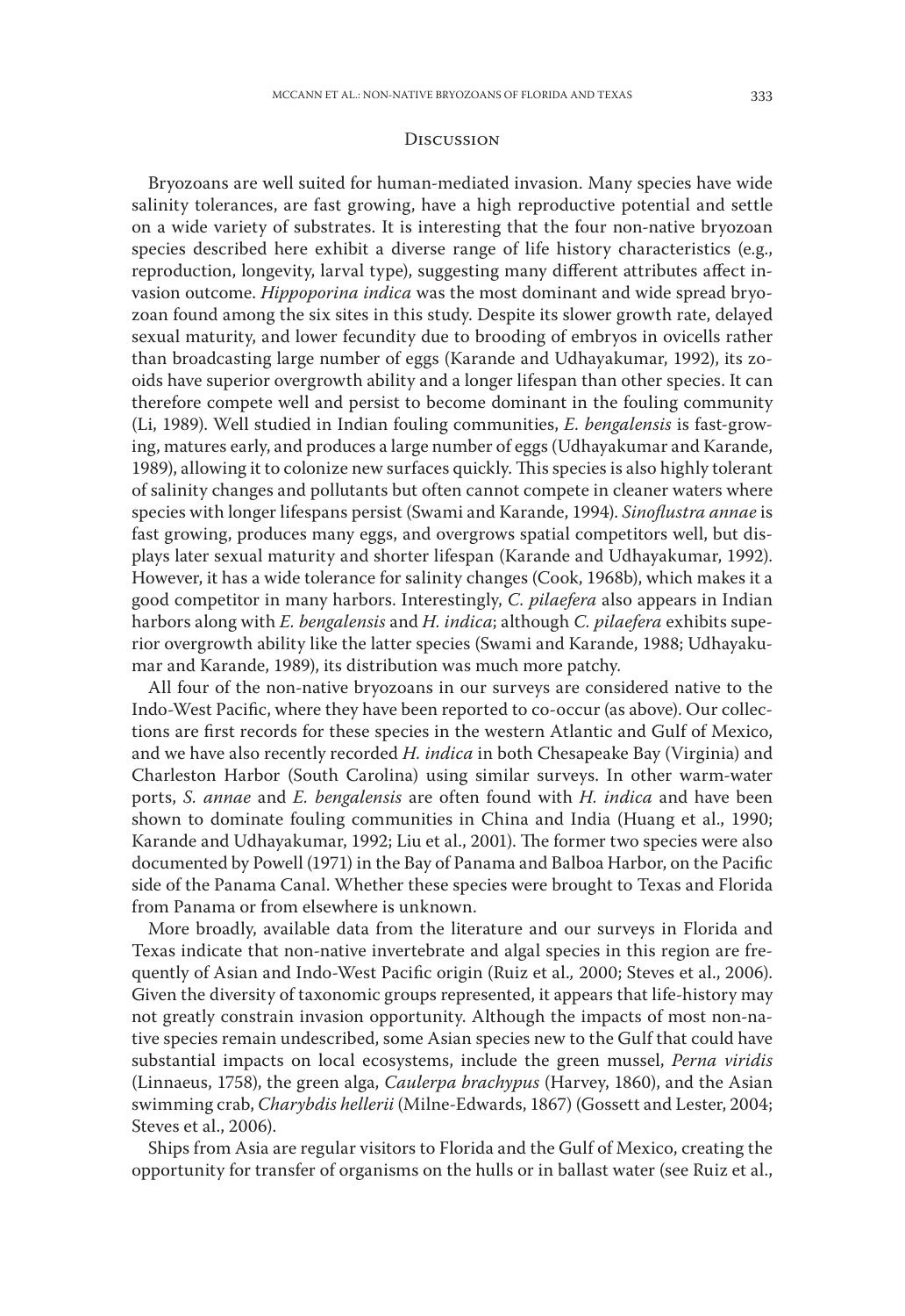2000 for discussion). Approximately 13,000 commercial ships transit the Panama Canal per year in recent time, of which half of the traffic moves from the Pacific to Atlantic (Ruiz et al., 2006). Panama traffic that arrives to ports of the U.S. Gulf coast and eastern Florida is predominantly Asian in origin (58% and 82%, respectively; Panama Canal Authority Transit Statistics, 2005). Of these ports, Jacksonville, Florida has the highest percentage of its vessel traffic arriving from Asia, mostly originating in China or Japan (United States Maritime Administration, 2004). Freeport, Grand Bahamas, also receives a high volume of Asian container traffic (Panama Canal Authority Transit Statistics, 2005), 90% of it bound for the Atlantic coast of Florida. Thus, commercial shipping is a likely mechanism of introduction for the four newly detected bryozoan species, and in combination with recreational boat traffic, may also have facilitated the spread of these non-native bryozoans.

While shipping provides the opportunity for invasion, the environment of each bay affects its susceptibility to these invaders. Among other factors considered important in invasion establishment is disturbance (Williamson, 1996; Ruiz et al., 2000; Fausch et al., 2001). The east coast of Florida was hit hard by two large hurricanes in 2004, which may have facilitated transport of some of these invaders from one estuary to another and created conditions which allowed their establishment. Since the early 1970s the bryozoan fauna in the Fort Pierce area (southern end of the Indian River Lagoon) has been extensively monitored by Winston and 2005 is the first year that H. indica, E. bengalensis, and H. feegeensis have been detected there. During 2005, parts of the southern end of the lagoon suffered severe environmental degradation when heavy rains caused water levels in Lake Okeechobee to rise to the point where water managers flushed water from the lake causing it to rush into the Caloosahatchee (draining into the Gulf of Mexico) and Saint Lucie (draining into the Indian River Lagoon) Rivers. Decades of input of phosphorus and pesticides that had settled in the sediments of Lake Okeechobee were stirred up by the previous fall's hurricanes and became part of this outflow. By July 2005, the Saint Lucie River was choked with toxic blue-green algae (cyanobacteria), salinities declined to freshwater levels, marine invertebrates died, and diseased fish were found (Harris, 2005; Hiaasen, 2005; Morgan, 2005; Musgrave, 2005). This type of disturbance combined with opportunistic species already settled in surrounding areas (such as Saint Johns River to the north) may have contributed to the changes in fauna we documented.

Although the precise timing of invasions by these four newly reported bryozoan species is unclear, we suspect that these are recent arrivals to the region, especially given the background monitoring in both the Indian River and Chesapeake Bay. It is clear that new invasions are continuing to occur in coastal waters of the U.S. and elsewhere around the world (Ruiz et al., 2000; Hewitt et al., 2004), changing the structure and function of coastal habitats. Combined with climate change, invasions have the potential to dramatically alter the face of the planet as we know it (Engle and Summers, 1999; Stachowicz et al., 2002). The available data demonstrate a dramatic increase in the rate of discovery for new invasions for many different coastal systems. Management strategies are being implemented to reduce the transfer of non-native organisms, focusing especially on ships' ballast water, but the effects on invasion risk are still being quantified (Minton et al., 2005). Importantly, there are also differences in invasion risk associated with different species (Kolar and Lodge, 2002; Miller et al., 2007) and for different environmental conditions, including disturbance regimes (Hobbs, 1998), but robust predictions about these interactions are not yet available.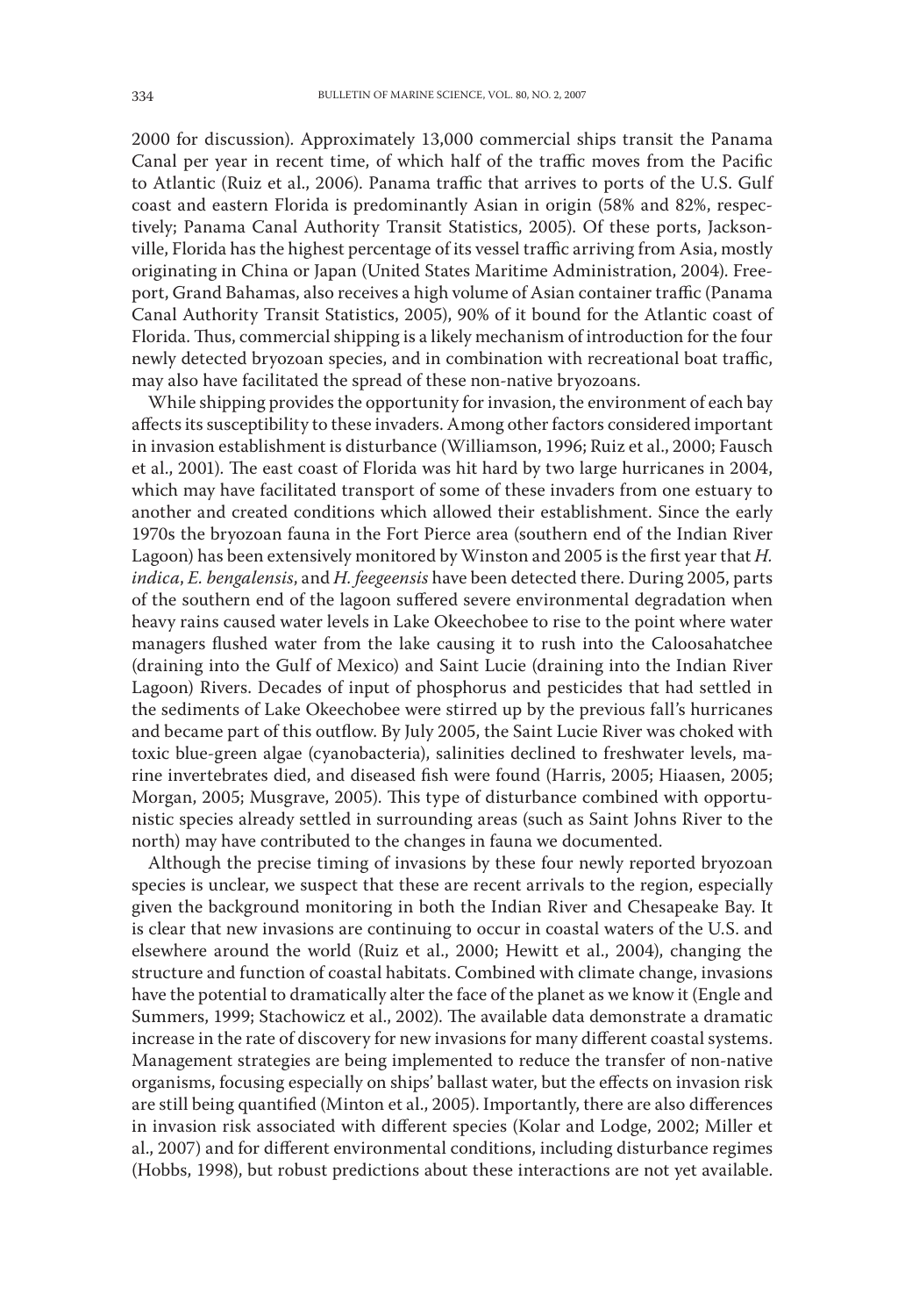Understanding these relationships and developing predictive ability is a high priority for invasion biology and management.

#### **ACKNOWLEDGMENTS**

We would like to acknowledge all of the technicians, students, and interns in the Marine Invasions Research Lab who have labored over settlement plates for long hours, including, T. Pasco, A. Gilborn, A. Arnewine, T. Huber, K. Philips, K. Lion, G. Smith, and E. Collinetti. Thanks should also go to R. Osman for help with retrieval in the Indian River Lagoon. P. Fofonoff, and X. Li provided invaluable assistance with literature searches. Many thanks to B. Steves for generating maps of all the sites. Thanks to K. Lion and to MARAD for providing us with shipping data. We are grateful for the assistance with SEMs and specimen measurements provided by J. Sanner of the National Museum of Natural History. Special thanks go to the Coast Guard Auxillary for providing boats and captains in Florida and Texas. The following people provided invaluable assistance at our field sites: P. Montagna at the University of Texas at Austin, Marine Science Institute, Port Aransas, Texas, R. Zimmerman at the NOAA National Marine Fisheries Service Laboratory in Galveston, Texas, J. Hagy at the EPA laboratory in Pensacola, N. Smith at Gailbraith Marine Science Laboratory, Eckerd University in St. Petersburg, Florida, S. Reed at the Smithsonian Marine Station, Fort Pierce, Florida, L. Clements at Jacksonville University, Jacksonville, Florida, and numerous people at Naval and Coast Guard facilities throughout the region. Funding for this research comes in part from the Smithsonian Marine Station, from Maryland and National Sea Grants, U.S. Department of Defense, and U.S. Fish and Wildlife Service, Contribution no. 688 from the Smithsonian Marine Station, Fort Pierce.

#### **LITERATURE CITED**

Androsova, E. I. 1963. The bryozoans from the South China Sea. Stud. Mar. Sin. 4: 21-45.

- Agius, C., P. J. Schembri, and V. Jaccarini. 1977. A preliminary report on organisms fouling oyster cultures in Malta (Central Mediterranean). Mem. Biol. Mar. Oceanogr. 7: 51-59.
- Annandale, N. 1907. The fauna of brackish ponds at Port Canning, Lower Bengal. Pt. 6, Further observations on the Polyzoa, with further notes on the ponds. Rec. Indian Mus. 1:  $197 - 205.$
- Baker, P., S. M. Baker, and J. Fajans. 2004. Nonindigenous Marine Species in the Greater Tampa Bay Ecosystem. Tampa Bay, Florida: Tampa Bay Estuary Program. 120 p.
- Bastida-Zavala, J. R. and H. A. Ten Hove. 2002. Revision of *Hydroides* Gunnerus, 1768 (Polychaeta: Serpulidae) from the Western Atlantic region. Beaufortia 52: 103-178.
- Benson, A. J. 2001. Establishment of the green mussel on the West Coast of Florida. J. Shellfish Res. 20: 21-29.

\_. 2006. Mytella charruana. USGS Nonindigenous Aquatic Species Database, Gainesville, FL. Available from: http://nas.er.usgs.gov/queries/FactSheet.asp?speciesID=106 Revision Date 21 October 2004.

\_\_, P. L. Fuller, and C. C. Jacono. 2001. Summary report of nonindigenous aquatic species in U.S. Fish and Wildlife Service Region 4. United States Geological Survey, Florida Caribbean Science Center. Available from: http://cars.er.usgs.gov/Region\_4\_Report/R4finalreport.pdf. Accessed 12 December 2005.

- Bertsch, H. 1988. Anatomy and zoogeography of Glossodoris sedna and Chromodoris grahami (Opisthobranchia: Nudibranchia) in the tropical Western Atlantic and Caribbean. Veliger 30: 395-399.
- Bieler, R., P. M. Mikkelsen, T. Lee, and D. O. Foighil. 2004. Discovery of the Indo-Pacific oyster Hyotissa hyotis (Linnaeus, 1758) in the Florida Keys (Bivalvia: Gryphaeidae). Molluscan Res. 24: 149-159.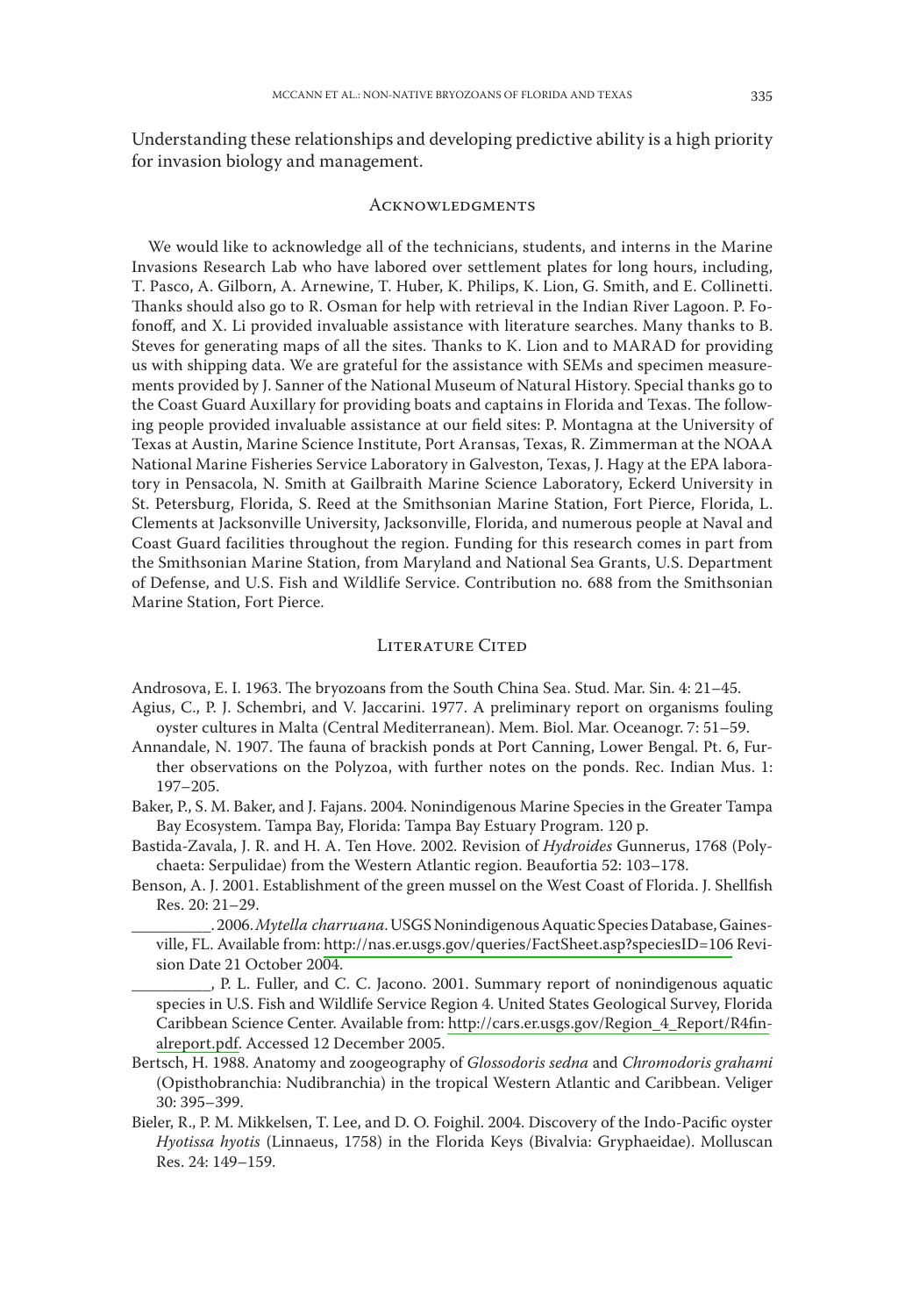- Busk, G. 1884. Report on the Polyzoa collected by H.M.S. CHALLENGER during the years 1873-76. Part 1. The Cheilostomata. Report on the Scientific Results of the Voyage of H.M.S. CHALLENGER, Zool. 10: 1-216.
- Canu, F. and R. S. Bassler. 1928. Fossil and recent Bryozoa of the Gulf of Mexico region. Proc. U. S. Natl. Mus. 72: 1-199.

and \_\_\_\_\_\_\_\_\_\_\_\_\_\_\_\_. 1929. Contributions to the biology of the Philippine Archipelago and adjacent regions. Bryozoa of the Philippine Region. Smithson. Inst. Bull. U. S. Natl. Mus.  $100:1-685.$ 

Carlton, J. T. 1992. Introduced marine and estuarine mollusks of North America: An end-ofthe-20th-century perspective. J. Shellfish Res. 11: 489-505.

... 1996. Biological invasions and cryptogenic species. Ecology 77: 1653-1655.

- . 2001. Introduced species in U.S. coastal waters: environmental impacts and management priorities. Pew Oceans Commission, Arlington. 36 p.
- Chapman, J. W. and J. T. Carlton. 1991. A test of criteria for introduced species: the global invasion by the isopod Synidotea laevidorsalis (Miers, 1881). J. Crustacean Biol. 11: 386-400.
- Cheetham, A. H. and P. A. Sandberg. 1964. Quaternary Bryozoa from Louisiana mud lumps. J. Paleont. 38: 1013-1046.
- Cook, P. L. 1964. Polyzoa from West Africa. Notes on the Genera Hippoporina Neviani, Hippoporella Canu, Cleidochasma Harmer and Hippoporidra Canu & Bassler (Cheilostomata, Ascophora). Bull. Brit. Mus. (Nat. Hist.) Zool. 12: 1-35.
	- . 1968a. Bryozoa (Polyzoa) from the coasts of tropical west Africa. Atl. Rep. no. 10:  $115 - 262.$
- ... 1968b. Polyzoa from west Africa. The Malacostega, Part I. Bull. Brit. Mus. (Nat. Hist.) Zool. 16: 113-160.
- Deevey, E. S. 1950. Hydroids from Louisiana and Texas, with remarks on the Pleistocene biogeography of the western Gulf of Mexico. Ecology 31: 334-367.
- Department of Systematic Biology: Invertebrate Zoology Collections Database. US National Museum of Natural History, Washington D.C. 2002. Available from: http://www.nmnh. si.edu/iz/. Accessed 10 March 2007
- Engle V. D. and J. K. Summers. 1999. Latitudinal gradients in benthic community composition in Western Atlantic estuaries. J. Biogeogr. 26: 1007-1023.
- Fausch, K. D., Y. Taniguchi, S. Nakano, G. D. Grossman, and C. R. Townsend. 2001. Flood disturbance regimes influence rainbow trout invasion success among five holarctic regions. Ecol. Applications 11: 1438-1455.
- Fenner, D. and K. Banks. 2004. Orange cup coral Tubastraea coccinea invades Florida and the Flower Garden banks, Northwestern Gulf of Mexico. Coral Reefs 23: 505-507.
- Foster, J. M., R. W. Heard, and D. M. Knott. 2004. Northern range extensions for *Caprella* scaura (Crustacea: Amphipoda: Caprellidae) on the Florida Gulf Coast and in South Carolina. Gulf Carib. Res. 16: 65-69.
- Galaway, B. J., J. G. Cole, and R. G. Fechholm. 2003. Selected Aspects of the Ecology of the Continental Slope Fauna of the Gulf of Mexico: A Synopsis of the Northern Gulf of Mexico Continental Slope Study, 1983-1988. OCS Study MMS 2003-072. 44 p.
- Gordon, D. P., L. Vieira Ramalho, and P. D. Taylor. 2006. An unreported invasive bryozoan that can affect livelihoods-Membraniporopsis tubigera in New Zealand and Brazil. Bull. Mar. Sci. 78: 331-342.
- Gossett, L. and J. Lester. 2004. Galveston Bay invasive species risk assessment final report. Galveston Bay Estuary Program, Galveston, TX. Available from: http://galvbaydata.org/ projects/invasive/invasive.html Accessed 10 March 2007.
- Gulf States Marine Commission. 2003. Non-native Aquatic Species in the Gulf of Mexico and South Atlantic Regions. Available from: http://nis.gsmfc.org/ Accessed: 8 March 2005.
- Hall, D. N. 1984. Cheilostome Bryozoa from Townsville Harbour and Picnic Bay, North Queensland. Proc. R. Soc. Queensl. 95: 57-70.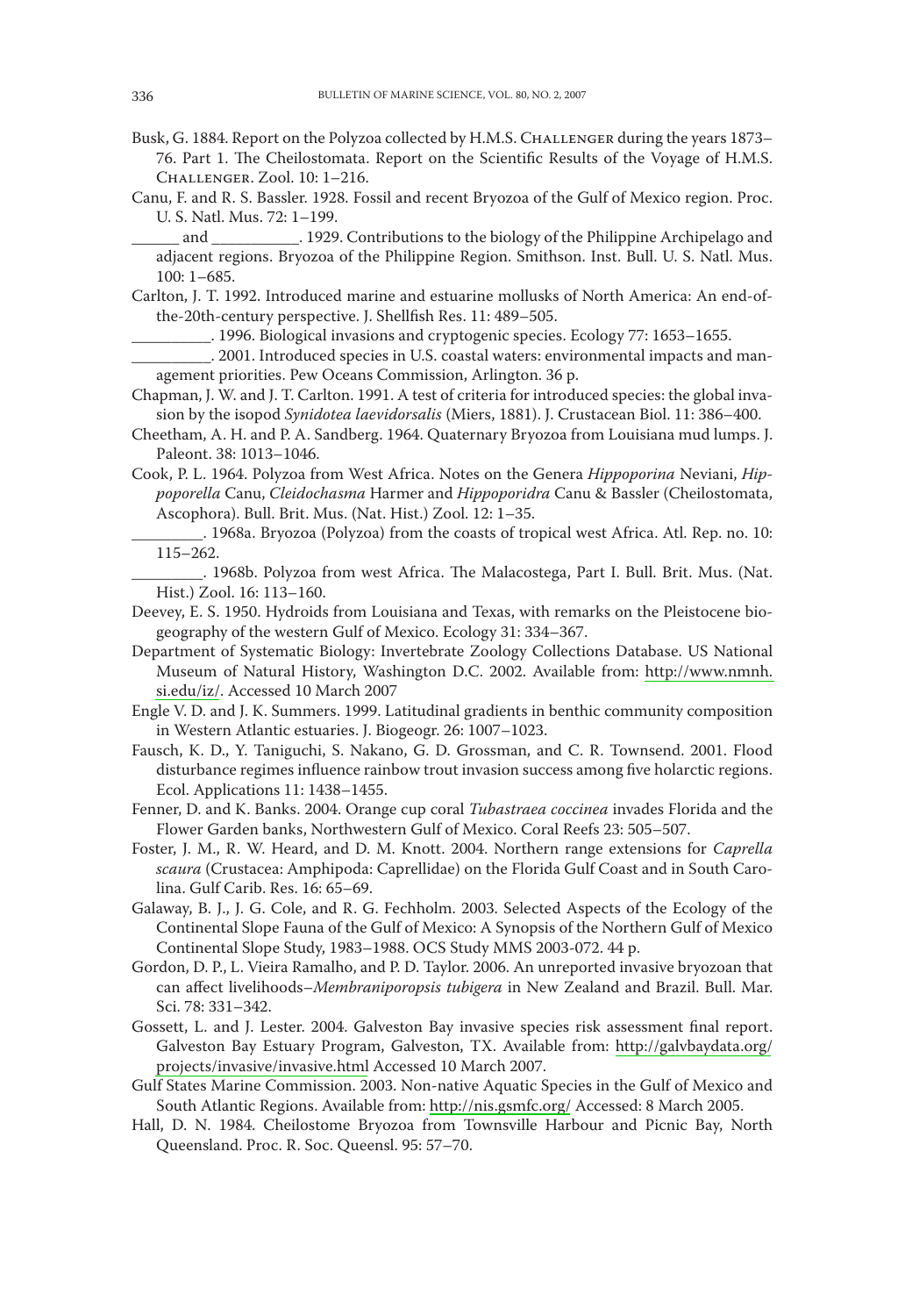- Harmer, S. F. 1957. The Polyzoa of the Siboga Expedition. Part IV. Cheilostomata ascophora II. Siboga Expedition Reports 28d: 641-1147.
- Harris, R. 2005. Officials fret over tainted water. Palm Beach Post. August 14: 1C.

Hartman, O. 1951. Fouling serpulid worms, new to the Gulf of Mexico. Tex. J. Sci. 4: 63-64.

- Harvey, W. H. 1860. Characters of new algae, chiefly from Japan and adjacent regions, collected by Charles Wright in the North Pacific Exploring Expedition under Captain John Rodgers. Proc. Am. Acad. Arts Sci. 4: 327-335.
- Hastings, A. B. 1930. Cheilostomatous Polyzoa from the vicinity of the Panama Canal collected by Dr. C. Crossland on the cruise of the S. Y. "ST. GEORGE". Proc. Zool. Soc. Lond.  $4:697 - 740.$

Hayward, P. J. 1988. Mauritian Cheilostome Bryozoa. J. Zool. London 215: 269-356.

and J. S. Ryland. 1992. Bryozoa from Heron Island, Great Barrier Reef. 2. Mem. Queensl. Mus. 38: 533-573.

and 2998. Cheilostomatous Bryozoa, Part 1 Aeteoidea-Cribrilinoidea, Synopsis of British Fauna 10: 1-366.

- Hewitt, C., J. Willing, A. Bauckham, A. Cassidy, C. Cox, L. Jones, and D. Wotton. 2004. New Zealand marine biosecurity: Delivering outcomes in a fluid environment. New Zealand J. Mar. Freshw. Res. 38: 429-438.
- Hiaasen, C. 2005. How to kill a perfectly good Florida River. Miami Herald. October 9: 1L.
- Hicks, D. W. and J. W. Tunnell. 1995. Ecological notes and patterns of dispersal in the recently introduced mussel, Perna perna, in the Gulf of Mexico. Am. Malacol. Bull. 11: 203-206.
- Hobbs, R. J. 1998. The nature and effects of disturbance relative to invasions. Pages 389-405 in J. A. Drake, H. A. Mooney, F. Di Castri, R. H. Groves, F. J. Kruger, M. Rejmanek, and M. Williamson, eds. Biological Invasions: a Global Perspective, John Wiley and Sons, Chichester.
- Huang, Z., C. Y. Li, and X. X. Liu. 1990. The bryozoan foulers of Hong Kong and neighboring waters. Pages 737-765 in B. Morton, ed. Proc. Second Int. Marine Biological Workshop: The Marine Flora and Fauna of Hong Kong and Southern China, 1986. Hong Kong University Press, Hong Kong. 933 p.
- Ingrao, D. A. 2001. Another introduced marine mollusk in the Gulf of Mexico. J. Shellfish Res.  $20:13-19.$
- Karande, A. A. and B. S. Swami. 1988. Overgrowth competitions amongst encrusting cheilostomes. Proc. Indian Natl. Sci. Acad., B 97: 141-149.

and M. Udhayakumar. 1992. Consequences of crowding on life-histories of cheilostome bryozoans in Bombay waters. Indian J. Mar. Sci. 21: 133-136.

- Kensley, B. and M. Schotte. 1999. New records of isopods from the Indian River Lagoon, Florida (Crustacea: Peracarida). Proc. Biol. Soc. Wash. 112: 695-713.
- Kolar, C. S. and D. M. Lodge. 2002. Ecological Predictions and Risk Assessment for Alien Fishes in North America. Science 298: 1233-1236.
- Lagaaij, R. 1963. New additions to the bryozoan fauna of the Gulf of Mexico. Publ. Inst. Mar. Sci. Univ. Tex. 9: 193-195.
- LeMaitre, R. 1995. Charybdis hellerii (Milne-Edwards, 1867), a nonindigenous portunid crab (Crustacea, Decapoda, Brachyura) discovered in the Indian River lagoon system of Florida. Proc. Biol. Soc. Wash. 108: 643-648.
- Li, C. Y. 1989. Bryozoan ecology at Daya Bay. Pages 106–116 in Collections of Papers on Marine Ecology in the Daya Bay (I). Third Institute of Oceanography (SOA) China Ocean Press, China.

... 1992. Bryozoan of fouling organisms in coastal waters of northern South China Sea. J. Oceanogr. Taiwan Strait 11: 61-68.

Linnaeus, C. 1758. Systema naturae per regna triae naturae, secundum classes, ordines, benera, species, cum characteribus, differentiis, synonymis, locis, 10<sup>th</sup> Edition. Holmiae 1: 789-821.

\_. 1767. Systema Naturae. Duodecima reformata. Holmiae 1: 1287-1301.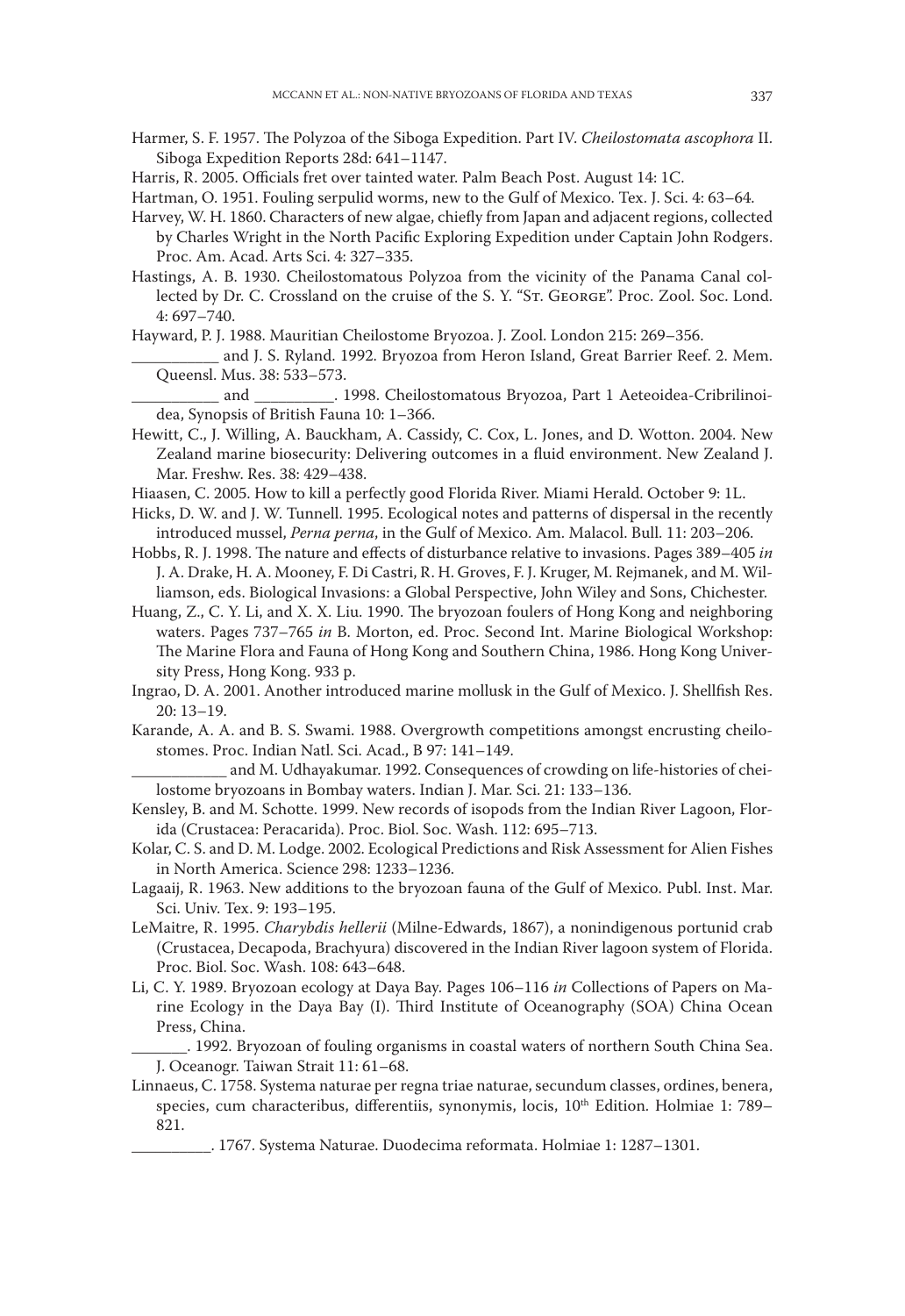- Liu, X. X. 1992. On the Genus Membranipora (Anasca: Cheilostomata: Bryozoa) From South Chinese Seas. Raffles Bull. Zool. 40: 103-144.
	- and C. Y. Li. 1987. Six new species of bryozoans from the waters of Hong Kong and Zhu Jiang Estuary. J. Oceanogr. Taiwan Strait 6: 59-67.
	- and Z. Y. Yang. 1995. Systematic position of Membranipora amoyensis Robertson,

1921 (Membraniporidae: Cheilostomata). Pages 346-355 in X. Q. Yu, ed. Proc. Symp. Mar. Sci. in Taiwan Strait and its adjacent waters. China Ocean Press, China.

- Marcus, E. 1940. Mosdyr (Bryozoa eller Polyzoa). Danmarks Fauna, Kjobenhavn. 46: 1-401. .1977. An annotated checklist of the western Atlantic warm water opisthobranchs. J. Molluscan Stud. Suppl. 4: 1-22.
- Maturo F. and T. Schopf. 1966. Ectoproct and entoproct type material reexamination of species from New England USA and Bermuda named by A. E. Verrill, J. W. Dawson, and E. Desor, new synonymy Hippoporina verrilli new genus new species. Postilla 120: 2-95.
- McPherson, B., W. H. Sonntag, and M. Sabanskas. 1980. Fouling community of the Loxahatchee River estuary, FL. Estuaries 7: 149-157.
- Menon, N. R. and N. B. Nair. 1972. The growth of four species of intertidal bryozoans in Cochin backwaters. Proc. Indian Natl. Sci. Acad., B 38: 397-402.

- Menzies, R. J. 1957. The marine borer family Limnoriidae (Crustacea, Isopoda). Part I: Northern and Central America: Systematics, distribution, and ecology. Bull. Mar. Sci. Gulf Carib.  $7:101 - 200.$
- Miller, M. A. 1968. Isopoda and Tanaidacea from buoys in coastal waters of the continental United States, Hawaii, and the Bahamas (Crustacea). Proc. U. S. Natl. Mus. 125: 1-53.
- Miller, A. W., G. M. Ruiz, M. S. Minton, and R. F. Ambrose. 2006. In press. Differentiating successful and failed molluscan invaders of estuarine ecosystems. Mar. Ecol. Prog. Ser. 332:  $41 - 51.$
- Milne-Edwards, A. 1867. Descripción de quelques especes nouvelles de Crustaces Brachyures. Annales de la Societe Entomologique de France. Series 4.7: 263-288.
- Minton, M., E. Verling, A. W. Miller, and G. M. Ruiz. 2005. Reducing propagule supply and coastal invasions via ships: effects of emerging strategies. Front. Ecol. Environ. 3: 304-308.
- Monniot, F. 1983. Ascidiés littorales de Guadeloupe. I. Didemnidae. Bull. Mus. Natl. Hist. Nat. Sect. A. Zool. Biol. Ecol. Anim. 5: 5-50.
- Moore, H. B. and B. F. McPherson. 1974. Colonization of the Miami area by the barnacle Balanus trigonus Darwin and a note of its occurrence on the test of an echinoid. Bull. Mar. Sci. Gulf Carib. 13: 418-421.
- Morgan, C. 2005. Sick St. Lucie River is fading Fast. Miami Herald. July 11: 1B.
- Musgrave, J. 2005. Perplexing algae bloom less toxic than first feared. Palm Beach Post. September 15: 1B.
- Nandakumar K. and M. Tanaka. 1994. Effects of neighboring organisms on the growth of three intertidal encrusting cheilostome bryozoans. Mar. Ecol. Prog. Ser. 114: 157-163.
- Osburn, R. C. 1950. Bryozoa of the Pacific coast of North America. Part 1. Cheilostomata Anasca. Allan Hancock Pacific Exped. 14: 1-269.

\_. 1953. Bryozoa of the Pacific coast of North America. Part 3. Cyclostomata, Ctenostomata, Entoprocta and Addenda. Allan Hancock Pacific Exped. 14: 613-841.

- Panama Canal Authority Transit Statistics. Commodity movement through the Panama Canal by country of origin and destination-principal trade routes, Pacific to Atlantic. ©1999-2005. Available from: http://www.pancanal.com/eng/maritime/statisti.html
- Pillai, S. R. M. 1978. A new species of *Hippoporina* (Ectoprocta, Ascophora) from Bombay coast. Curr. Sci. (Bangalore). 47: 61-63.

\_, X. Yin, and J. Ma. 2001. Biology of marine-fouling bryozoans of the coastal waters of China. Science Press, Beijing, China. 860 p.

\_ and \_\_\_\_\_\_\_\_\_\_\_. 1975. Indian species of Malacostega (Polyzoa, Ectoprocta). J. Mar. Biol. Assoc. India. 17: 573-579.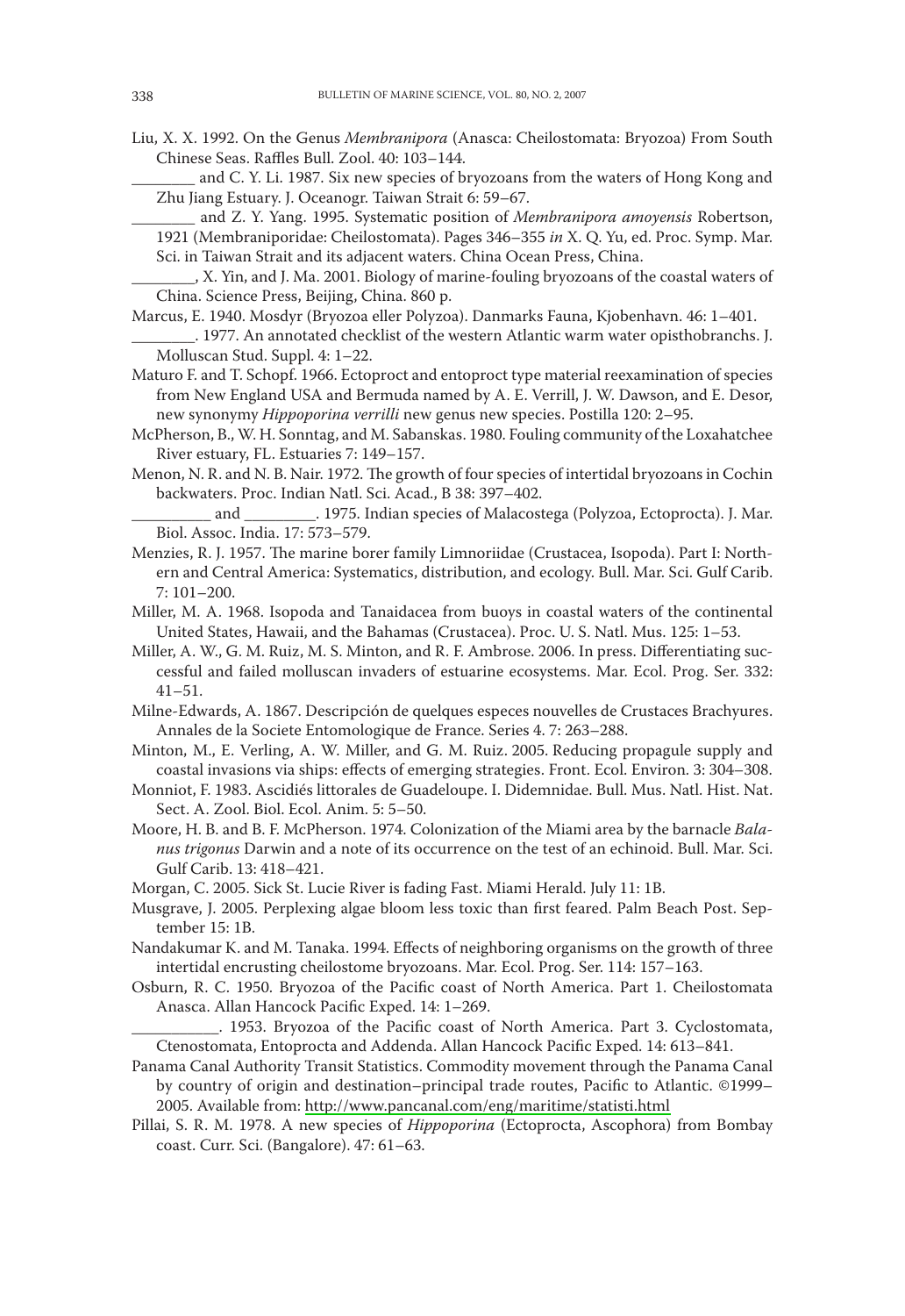. 1981. Further report on the taxonomy of fouling bryozoans of Bombay Harbour and vicinity. Jour. Bombay Nat. Hist. Soc. 78: 317-329.

Powell, N. A. 1971. The marine Bryozoa near the Panama Canal. Bull. Mar. Sci. 21: 766-778.

Ristedt, H. and G. Hillmer. 1985. The Cheilostomate Bryozoan fauna from shallow waters of the Hilutangan Channel, Cebu, Philippines: Part I. The Philipp. Sci. 22: 133-143.

Roy, M. S. and R. Sponer. 2002. Evidence of a human-mediated invasion of the tropical western Atlantic by the world's most common brittle star. Proc. R. Soc. Lond., B 269: 1017-1023.

Ruiz, G. M., J. Lorda, A. Arnwine, and K. Lion. 2006. Shipping patterns associated with the Panama Canal: Effects on biotic exchange? Page 113-126 in S. Gollasch, B. S. Galil, and A. N. Cohen, eds. Bridging divides: maritime canals as invasion corridors. Kluwer Press, Dordrecht.

P. W. Fofonoff, J. T. Carlton, M. J. Wonham, and A. H. Hines. 2000. Invasion of coastal marine communities in North America: apparent patterns, processes and biases. Annu. Rev. Ecol. Syst. 31: 481-531.

, T. Huber, P. Fofonoff, K. Larson, E. Collinetti, N. G. Hitchcock, L. McCann, K. Lion, and B. Steves. Marine Invasive Species: Patterns of Invasion and a National Database. Smithsonian Environmental Research Center: submitted to the Department of Defense Legacy Program; 1 September 2004; DoD Project Numbers: DACA87-99-H-0010 and DACA87-00-H-0010. 192 p.

Saenger, P., W. Stephenson, and J. Moverley. 1979. The subtidal fouling organisms of the Calliope River and Auckland Creek Central Queensland Australia. Mem. Queensl. Mus. 19: 399-412.

Satyanarayana-Rao, K. and P. N. Ganapati. 1974. On the common anascan genus *Electra* from Visakhapatnam and its vicinity. Proc. Indian Natl. Sci. Acad., B. 38: 220-224.

and M. Balaji. 1988. Biological fouling at Port Kakinada, Godavari Estuary, India. Pages 551-574 in Thompson, M. F., R. Sarojini, and R. Nagabhushanam, eds. Marine biodeterioration. Advanced techniques applicable to the Indian Ocean. A. A. Balkema, Rotterdam.

- Saville-Kent, W. S. 1870. On a new polyzoan, Victorella pavida, from the Victoria docks. Quart. J. Microsc. Sci. 10: 34-39.
- Schrope, M. 2003. Coral smothering 'Green Tide' seaweed spreading on Florida reefs. Press release. Harbor Branch Oceanographic Institution. c2003. Available from: http://www.hboi. edu/news/press\_releases.2003.htm/. Accessed 10 March 2007.
- Smitt, F. A. 1873. Floridan Bryozoa, collected by Count L. F. de Pourtales. Part II. Kungliga Svenska Vetenskaps-Akademiens Handlingar. 11: 1-83.
- Steves B. P., S. Dalton, P. L. Fuller, and G. M. Ruiz. 2006. NISbase-International Non-indigenous Species Database Network. Smithsonian Environmental Research Center, Edgewater, Maryland. 2003. Available from: http://www.nisbase.org. 25 October 2006.
- Stachowicz, J. J., J. R. Terwin, R. B. Whitlatch, and R. W. Osman. 2002. Linking climate change and biological invasions: Ocean warming facilitates nonindigenous species invasions. Ecology 99: 15497-15500.
- Stoliczka, F. 1869. On the anatomy of Sagartia Scilleriana and Membranipora Bengalensis. J. Asiatic Soc. Bengal. 38: 28-63.
- Swami, B. S. and A. A. Karande. 1988. Recruitment and growth of biofouling invertebrates during monsoon in Bombay waters, west coast of India. Indian J. Mar. Sci. 17: 143-149.

. 1994. Encrusting bryozoans in Karwar waters, central west and coast of India. Indian J. Mar. Sci. 23: 170-172.

- Thornely, L. R. 1907. Report on the marine Polyzoa in the collection of the Indian Museum. Rec. Indian Mus. 1: 179-196.
- Tilbrook, K. J. 2006. Cheilostomatous Bryozoa from the Solomon Islands. Santa Barbara Museum of Natural History Monographs Number 4, Studies in Biodiversity Number 3: 1-385.

, P. J. Hayward, and D. P. Gordon. 2001. Cheilostomatous Bryozoa from Vanuatu. Zool. J. Linn. Soc. 131: 35-109.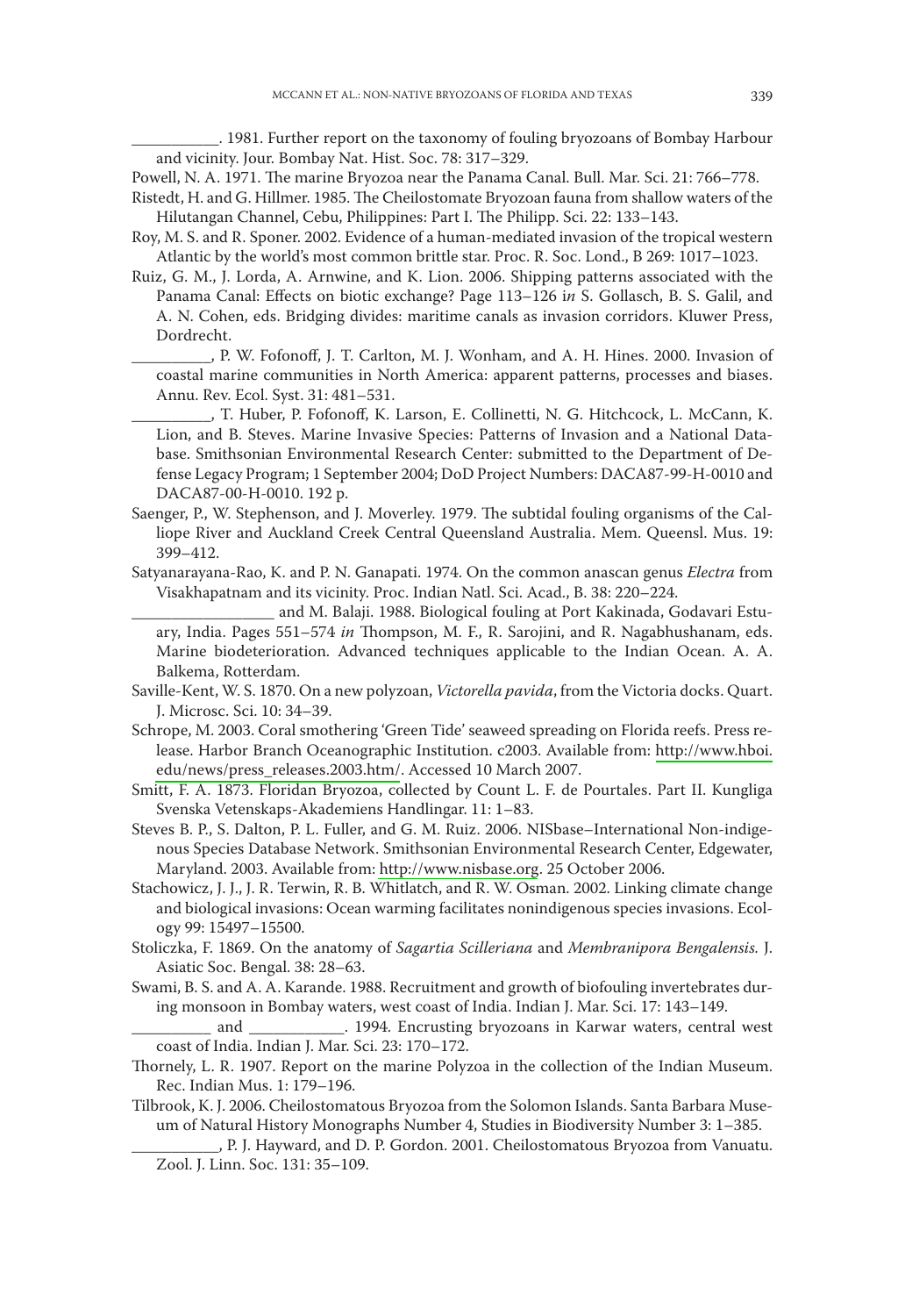- Udhayakumar, M. and A. A. Karande. 1989. Growth and breeding in cheilostome biofouler, Electra bengalensis Stoliczka in Bombay waters, west coast of India. Indian J. Mar. Sci. 18:  $95 - 99.$
- U.S. Environmental Protection Agency (USEPA). 2000. An initial survey of aquatic invasive species issues in the Gulf of Mexico region. Invasive Species Focus Team, Gulf of Mexico Program. EPA 855-R-00-003. Available from: http://nis.gsmfc.org 22 February 2006.
- United States Maritime Administration Statistics (MARAD). United States Department of Transportation, Washington, D.C. 7 October 2004. Available from: http://www.marad.dot. gov/MARAD\_statistics/index.html Accessed 10 March 2007.
- Van Name, W. G. 1921. Ascidians of the West Indian region and southeastern United States. Bull. Am. Mus. Nat. Hist. 44: 283-494.
- Wallour, D. P. 1960. Thirteenth Progress Report on marine borer activity in test boards operating during 1959. 11466: 1-60.
- Walters, L. University of Central Florida Research in Mosquito Lagoon. University of Central Florida. Available from: http://www.nbbd.com/godo/cns/Schools/ucf.html 8 February 2006

Williamson, M. 1996. Biological Invasions. Chapman and Hall, London. 244 p.

- Winston, J. E. 1986. An annotated checklist of coral-associated Bryozoa. Am. Mus. Novit. 2859:  $1 - 39$
- Woods Hole Oceanographic Institution. 1952. Marine fouling and its prevention: prepared for Bureau of Ships, Navy Dept. Annapolis, US Naval Institute. 388 p.
- Zullo, V. A. 1992. Balanus trigonus Darwin (Cirripedia, Balaninae) in the Atlantic Basin: an introduced species? Bull. Mar. Sci. 50: 66-74.

DATE SUBMITTED: 21 April, 2006.

DATE ACCEPTED: 20 December, 2006.

ADDRESSES: (L.D.M., N.G.H, G.M.R.) Smithsonian Environmental Research Center, 647 Contees Wharf Rd., Edgewater, Maryland 21037. (J.W.) Virginia Museum of Natural History, 21 Starling Ave., Martinsville, Virginia 24112. CORRESPONDING AUTHOR: (L.D.M.) E-mail: <mccannl@si.edu>.

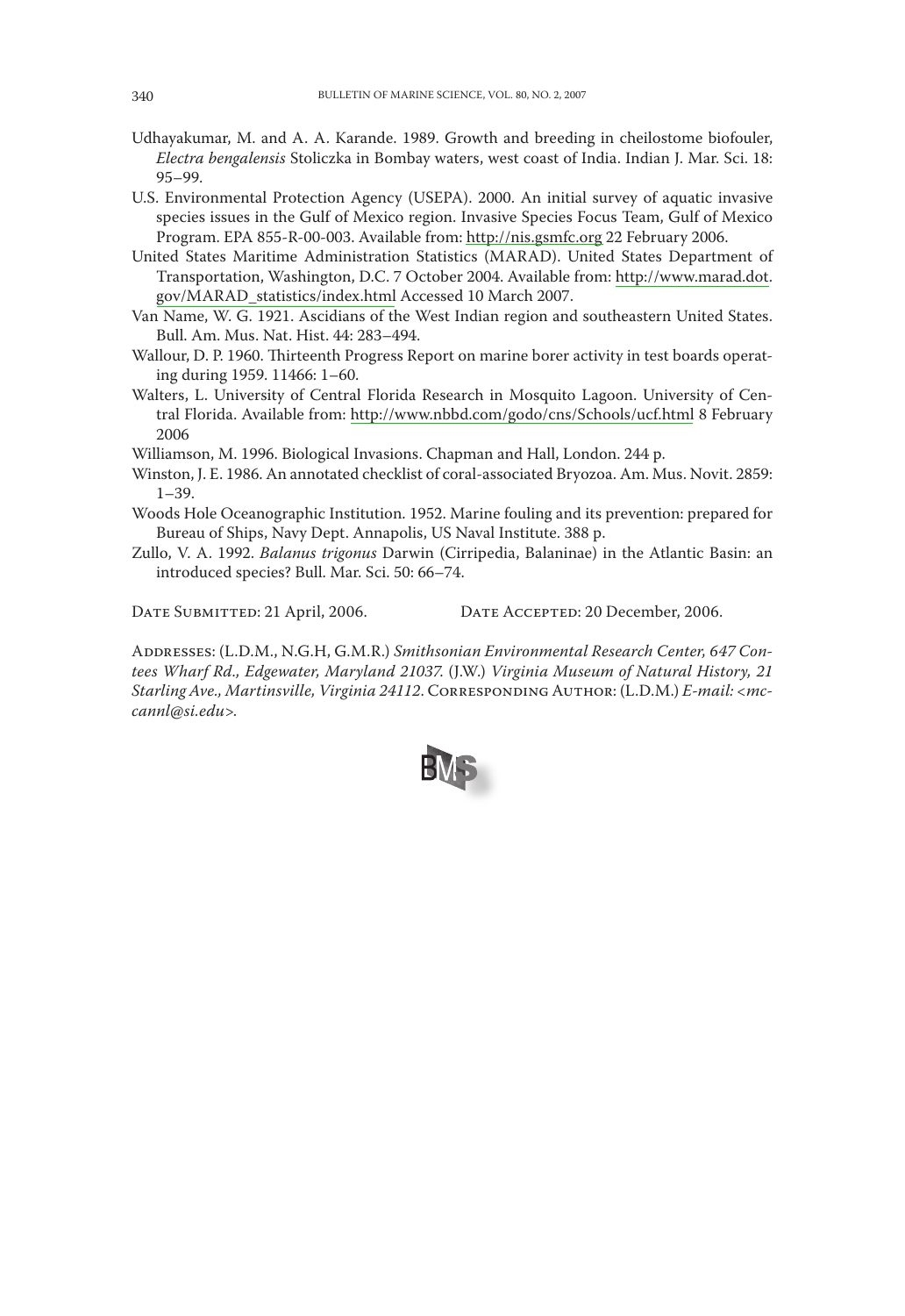| I                         | 221 ע                     |            |
|---------------------------|---------------------------|------------|
| į                         |                           |            |
| í                         |                           |            |
| "大家"的                     |                           |            |
|                           | 25.757                    |            |
| $500 + 7119$              |                           |            |
|                           |                           |            |
| :<br>:                    | $\ddot{\phantom{0}}$      |            |
|                           |                           |            |
|                           |                           |            |
|                           | יי הייראי                 |            |
| $M$ home in<br>I          |                           |            |
|                           |                           |            |
|                           | ¢                         |            |
|                           |                           |            |
|                           | $\overline{\phantom{a}}$  |            |
|                           |                           |            |
|                           |                           |            |
| .<br>+                    |                           |            |
|                           |                           |            |
| $\mathbb{N} = \mathbb{N}$ |                           |            |
|                           | In aldertham and          |            |
|                           |                           |            |
|                           |                           |            |
| Ī                         | i                         |            |
|                           |                           |            |
|                           |                           |            |
| $\ddot{\text{}}$          |                           |            |
|                           |                           |            |
|                           |                           |            |
| $\frac{1}{2}$             |                           |            |
|                           |                           |            |
| Ì                         |                           |            |
|                           |                           |            |
| rota.<br>ś                | han                       |            |
| ξ                         | $\frac{1}{\zeta}$         |            |
| in<br>C                   | ia di                     |            |
|                           |                           |            |
| t marine i                | į                         |            |
|                           |                           |            |
| $\sim$                    |                           |            |
|                           |                           | くそくすい<br>۱ |
|                           | so used in this study the |            |
| nnondur A                 |                           |            |
| í                         |                           |            |
|                           |                           |            |

| Introduced to | Species                             | Common Name             | Group                     | First record Origin |                             | Reference(s)                                              |
|---------------|-------------------------------------|-------------------------|---------------------------|---------------------|-----------------------------|-----------------------------------------------------------|
|               | Caulerpa brachypus                  | Green alga              | $\mathrm{Alga}\mathrm{e}$ | 2001                | Indo-West Pacfic            | Schrope, 2003                                             |
|               | Celleporaria pilaefera              | Bryozoan                | Bryozoa                   | 2001                | Indo-West Pacfic            | This study                                                |
|               | Electra bengalensis                 | Bryozoan                | Bryozoa                   | 2002                | Indo-West Pacfic            | This study                                                |
| FL, GOM       | Hippoporina indica                  | Bryozoan                | Bryozoa                   | 2001                | Indo-West Pacfic            | This study                                                |
|               | Sinoflustra annae                   | Bryozoan                | Вгуоzоа                   | 2001                | Indo-West Pacfic            | This study                                                |
| TX, FL        | Diadumene lineata                   | Striped sea anemone     | Anthozoa                  | 1948                | Indo-West Pacfic            | Baker et al., 2004                                        |
| FL, LA, TX    | Garveia franciscana                 | Rope hydroid            | Hydrozoa                  | 1999                | Unknown-Marine              | Deevey, 1950; Baker et al.,<br>2004                       |
|               | Tubastraea coccinea                 | Orange cup coral        | Hydrozoa                  | 2002                | Indo-West Pacfic            | Fenner and Banks, 2004                                    |
|               | FL, AL, MS, TX Phyllorhiza punctata | Brown-spotted jellyfish | Scyphozoa                 | 2000                | Indo-West Pacfic            | Benson et al., 200                                        |
|               | Caprella scaura                     | Caprellid               | Amphipoda                 | 1998                | Unknown-Marine              | Foster et al., 2004                                       |
| FL, LA, TX    | <b>Balanus</b> amphitrite           | Striped barnacle        | Cirripedia                |                     | 1931, 2002 Indo-West Pacfic | Baker et al., 2004; this study<br>McPherson et al., 1989; |
| FL, TX        | <b>Balanus reticulatus</b>          | Reticulated barnacle    | Cirripedia                |                     | 1969, 2001 Indo-West Pacfic | Baker et al., 2004; this study<br>McPherson et al., 1980; |
|               | <b>Balanus</b> trigonus             | Barnacle                | Cirripedia                |                     | 1954, 2001 Indo-West Pacfic | Moore and McPherson, 1984;<br>Zullo, 1992; this study     |
| FL, LA, TX    | Megabalanus coccopuma               | Pink barnacle           | Cirripedia                | 2006                | East Pacific                | This study                                                |
|               | Charybdis helleri                   | Asian swimming crab     | Decapoda                  | 1986                | Indo-West Pacfic            | LeMaitre, 1995                                            |
|               | Platychirograpsus spectabilis       | Saber crab              | Decapoda                  | 1936                | West Atlantic               | Baker et al., 2004                                        |
| FL, LA, TX    | Iais floridana                      | Isopod                  | Isopoda                   | 1993                | Indo-West Pacfic            | Kensley and Schotte, 1999                                 |
| FL, GOM<br>FL | Ligia exotica                       | Sea roach               | Isopoda                   | 1883                | Indo-West Pacfic            | Baker et al., 2004                                        |
|               | Limnoria pfefferi                   | Gribble                 | Isopoda                   | 1950                | Indo-West Pacfic            | Menzies, 1957                                             |
| FL, LA, TX    | Sphaeroma terebrans                 | Mangrove isopod         | Isopoda                   | 1897                | Indo-West Pacfic            | Baker et al., 2004                                        |
|               | Sphaeroma walkeri                   | Isopod                  | Isopoda                   | 1965                | Indo-West Pacfic            | Miller, 1968; Benson et al.,<br>2001                      |
|               | Pullosquilla litoralis              | Mantis shrimp           | Stomatopoda               | 1999                | Indo-West Pacific           | Benson et al., 2001                                       |